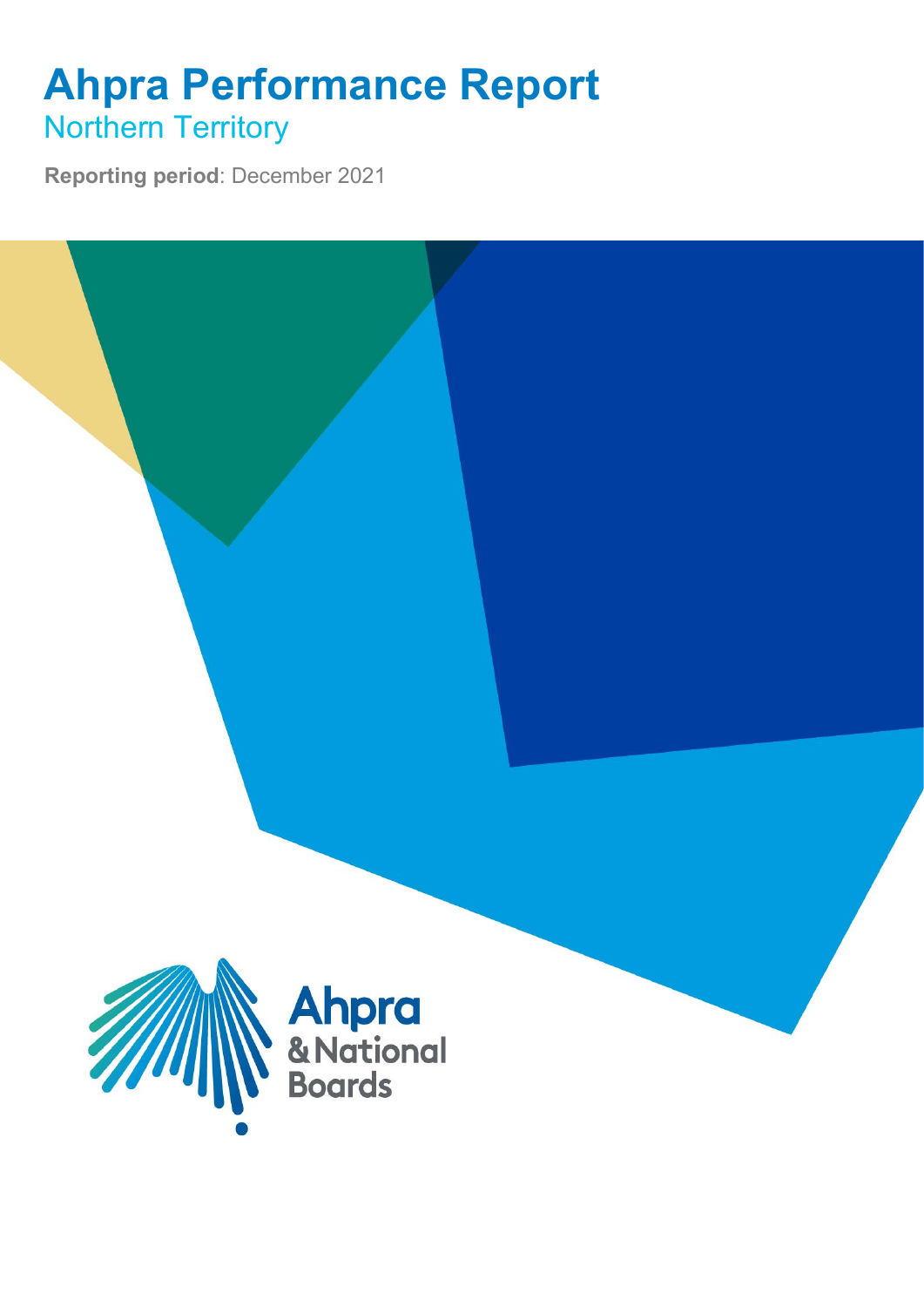### **Registration of health practitioners**





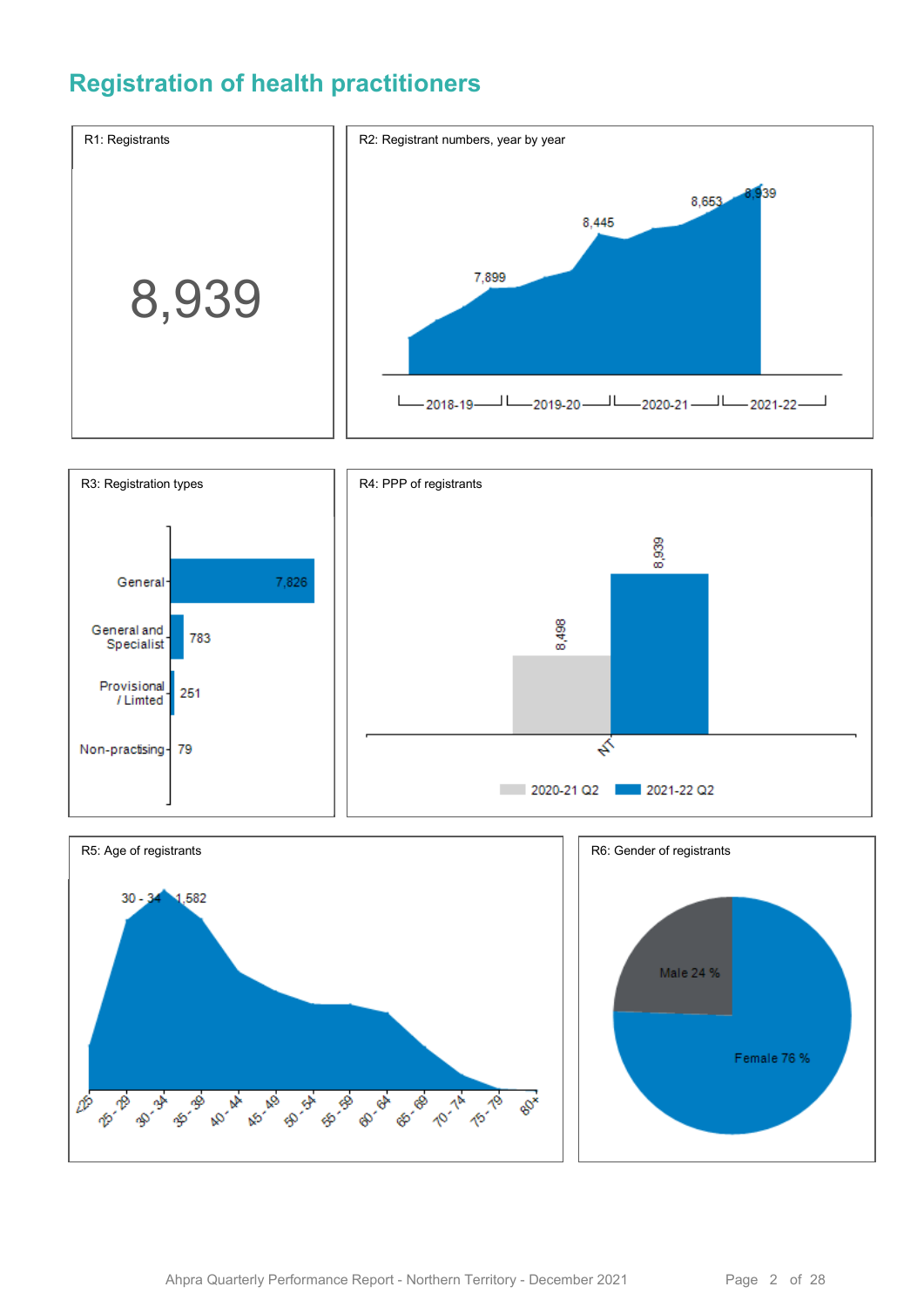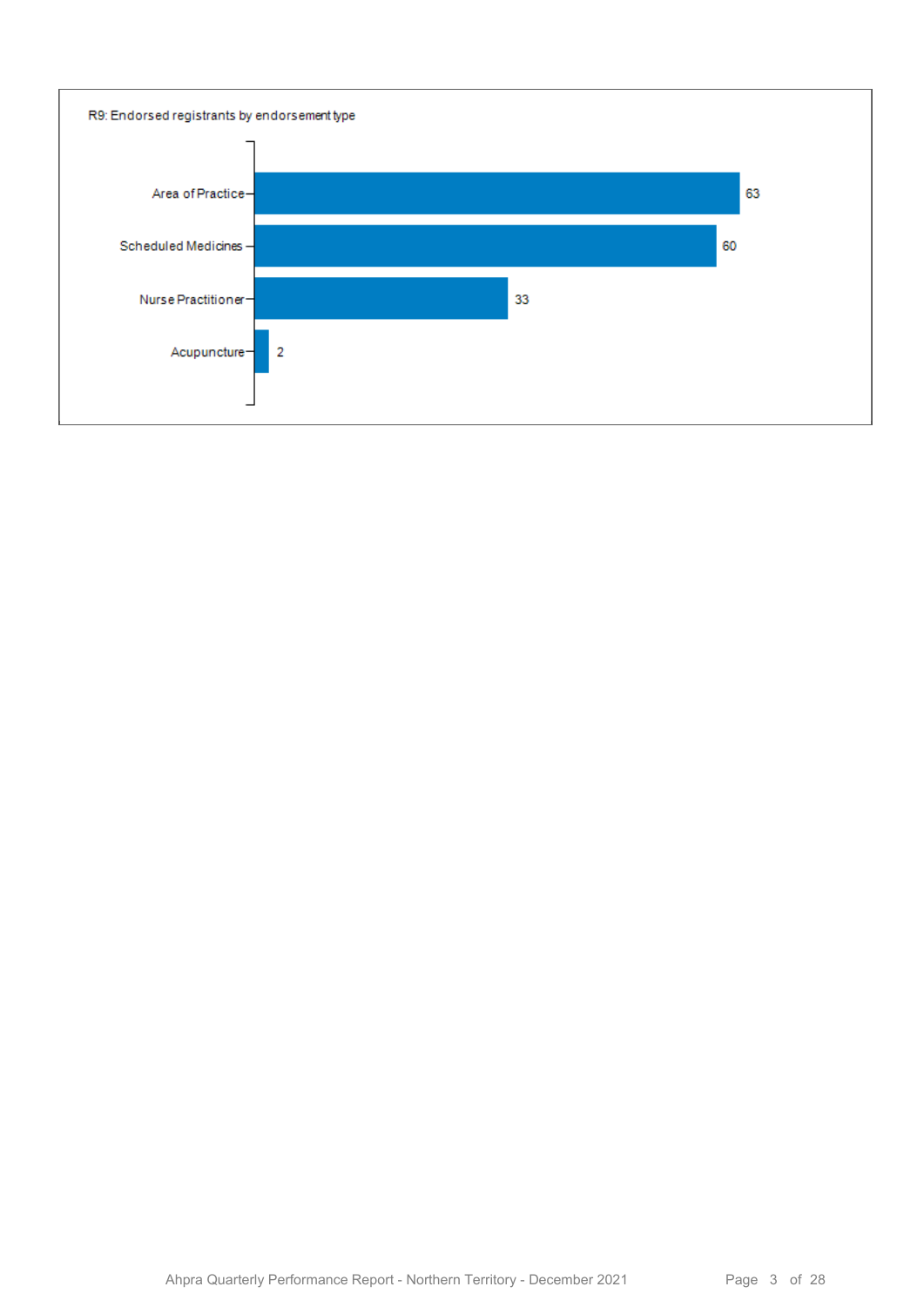## **Applications for registration**







| FY / Qtr       | 2020-21 | 2021-22 (YTD) | $\Delta$ | #    | %     |
|----------------|---------|---------------|----------|------|-------|
| Q1             | 103     | 82            |          | (21) | (20%) |
| Q <sub>2</sub> | 121     | 120           | ↓        | (1)  | (1%)  |
| Q <sub>3</sub> | 76      |               |          |      |       |
| Q4             | 80      |               |          |      |       |



| FY / Qtr       | 2020-21 | 2021-22 (YTD) | $\Delta$ | #  | $\%$ |
|----------------|---------|---------------|----------|----|------|
| Q1             | 156     | 162           | ↑        | 6  | 4%   |
| Q2             | 236     | 246           | ↑        | 10 | 4%   |
| Q <sub>3</sub> | 212     |               |          |    |      |
| Q4             | 164     |               |          |    |      |
| <b>YTD</b>     | 392     | 408           |          | 16 | 4%   |



| FY / Qtr       | 2020-21 | 2021-22 (YTD) | $\Delta$ | #    | %    |
|----------------|---------|---------------|----------|------|------|
| Q <sub>1</sub> | 148     | 160           | ↑        | 12   | 8%   |
| Q2             | 220     | 210           | ↓        | (10) | (5%) |
| Q <sub>3</sub> | 257     |               |          |      |      |
| Q4             | 163     |               |          |      |      |
| <b>YTD</b>     | 368     | 370           | ↑        | 2    | 1%   |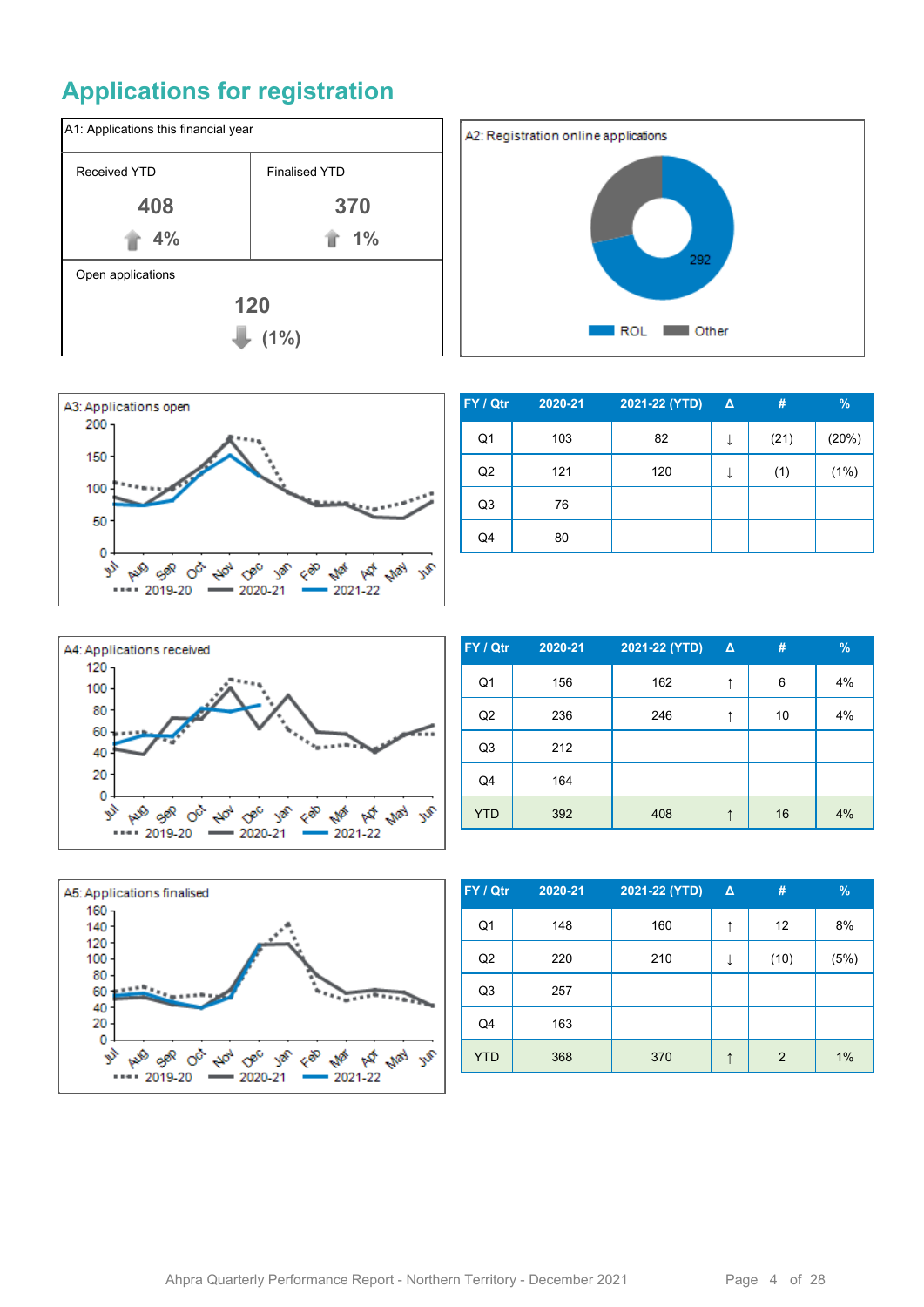



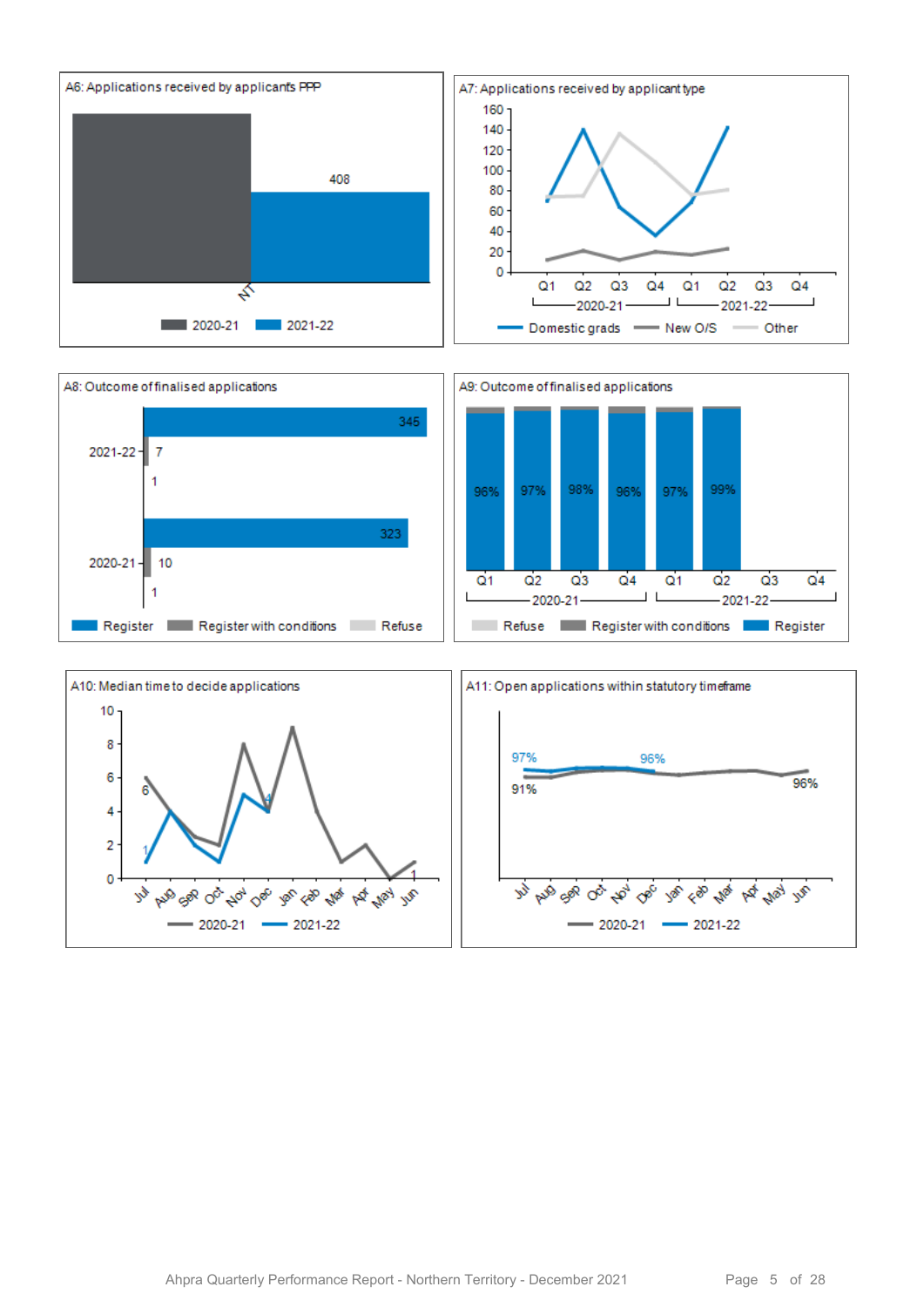#### **Endorsement Applications for Registration**



| FY / Qtr       | 2020-21 | 2021-22 (YTD) | △ | #    | $\frac{9}{6}$ |
|----------------|---------|---------------|---|------|---------------|
| Q <sub>1</sub> | 2       |               | ↓ | $-2$ | (100%)        |
| Q2             | 2       |               | ↓ | -1   | (50%)         |
| Q <sub>3</sub> |         |               |   |      |               |
| Q4             |         |               |   |      |               |



| FY / Qtr       | 2020-21 | 2021-22 (YTD) | Δ | #   | $\%$  |
|----------------|---------|---------------|---|-----|-------|
| Q <sub>1</sub> | 4       |               |   | (3) | (75%) |
| Q2             | 5       | 4             |   | (1) | (20%) |
| Q <sub>3</sub> | 5       |               |   |     |       |
| Q4             | 2       |               |   |     |       |
| <b>YTD</b>     | 9       | 5             |   | (4) | (44%) |



| FY / Qtr       | 2020-21 | 2021-22 (YTD) | Δ | #   | $\%$  |
|----------------|---------|---------------|---|-----|-------|
| Q <sub>1</sub> | 4       | 3             |   | (1) | (25%) |
| Q2             | 4       |               |   | (3) | (75%) |
| Q <sub>3</sub> | 5       |               |   |     |       |
| Q4             | 4       |               |   |     |       |
| <b>YTD</b>     | 8       |               |   | (4) | (50%) |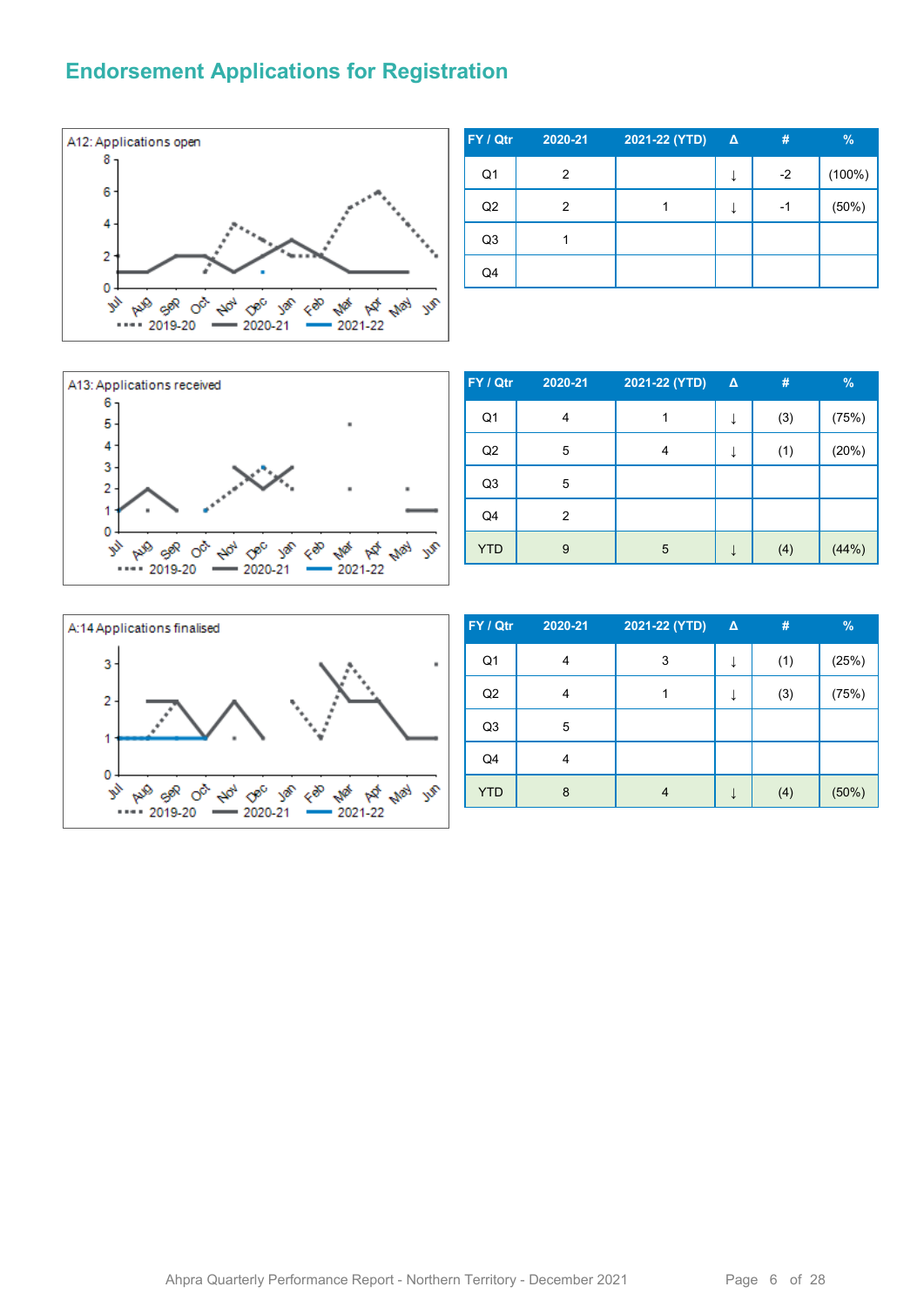#### **Notifications about Registrants**







| FY / Qtr       | 2020-21 | 2021-22 (YTD) | $\Delta$ | #  | $\%$ |
|----------------|---------|---------------|----------|----|------|
| Q1             | 85      | 113           | ↑        | 28 | 33%  |
| Q <sub>2</sub> | 84      | 104           | ↑        | 20 | 24%  |
| Q <sub>3</sub> | 77      |               |          |    |      |
| Q4             | 86      |               |          |    |      |



| FY / Qtr       | 2020-21 | 2021-22 (YTD) | $\Delta$ | #  | $\frac{9}{6}$ |
|----------------|---------|---------------|----------|----|---------------|
| Q <sub>1</sub> | 40      | 43            | ↑        | 3  | 8%            |
| Q2             | 36      | 58            | ↑        | 22 | 61%           |
| Q <sub>3</sub> | 33      |               |          |    |               |
| Q4             | 35      |               |          |    |               |
| <b>YTD</b>     | 76      | 101           | ↑        | 25 | 33%           |



| FY / Qtr       | 2020-21 | 2021-22 (YTD) | $\Delta$ | #    | $\frac{9}{6}$ |
|----------------|---------|---------------|----------|------|---------------|
| Q <sub>1</sub> | 38      | 17            | ↓        | (21) | (55%)         |
| Q2             | 36      | 61            | ↑        | 25   | 69%           |
| Q <sub>3</sub> | 41      |               |          |      |               |
| Q4             | 33      |               |          |      |               |
| <b>YTD</b>     | 74      | 78            |          | 4    | 5%            |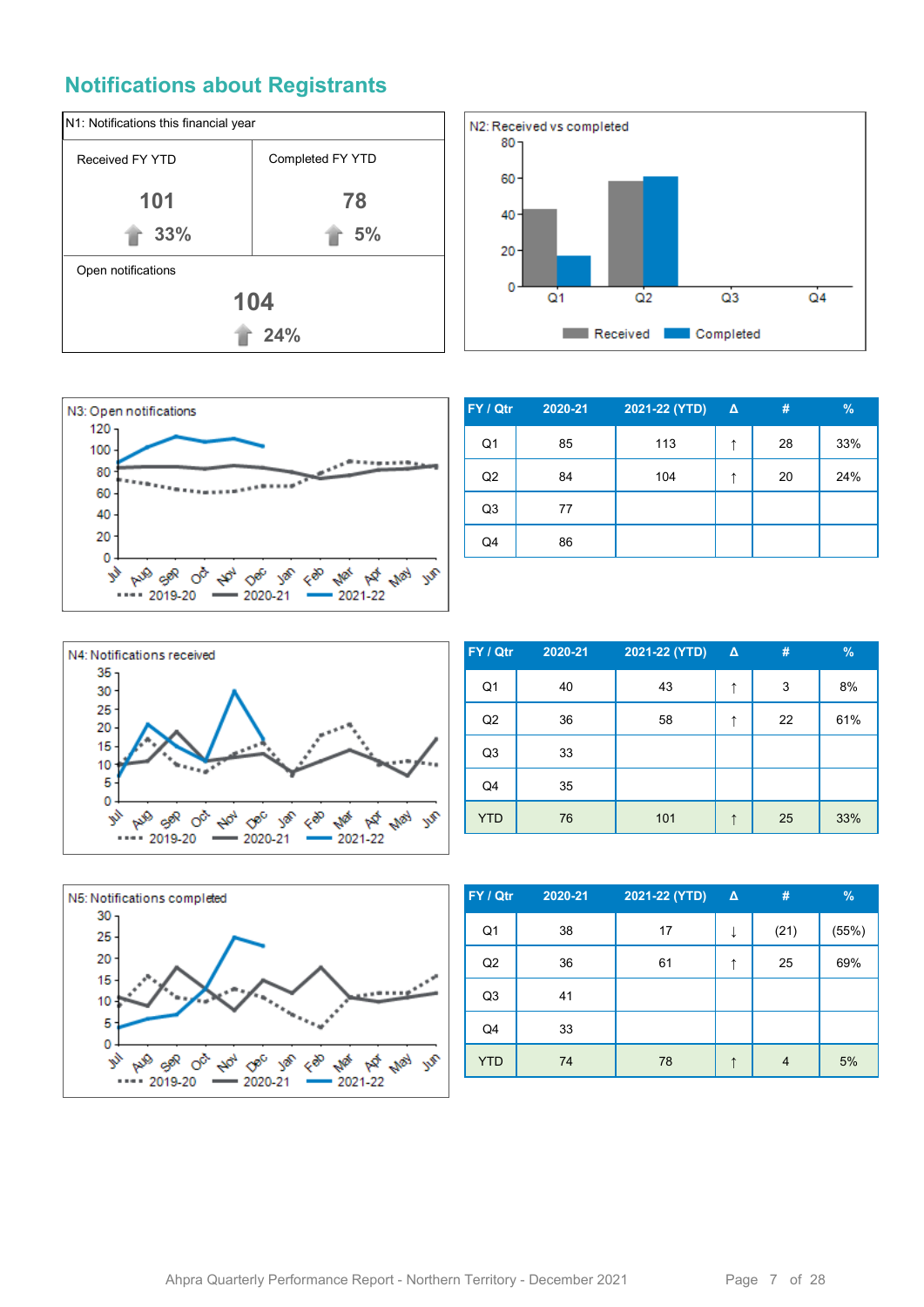#### **Immediate action analysis**





#### **Notification completion analysis**



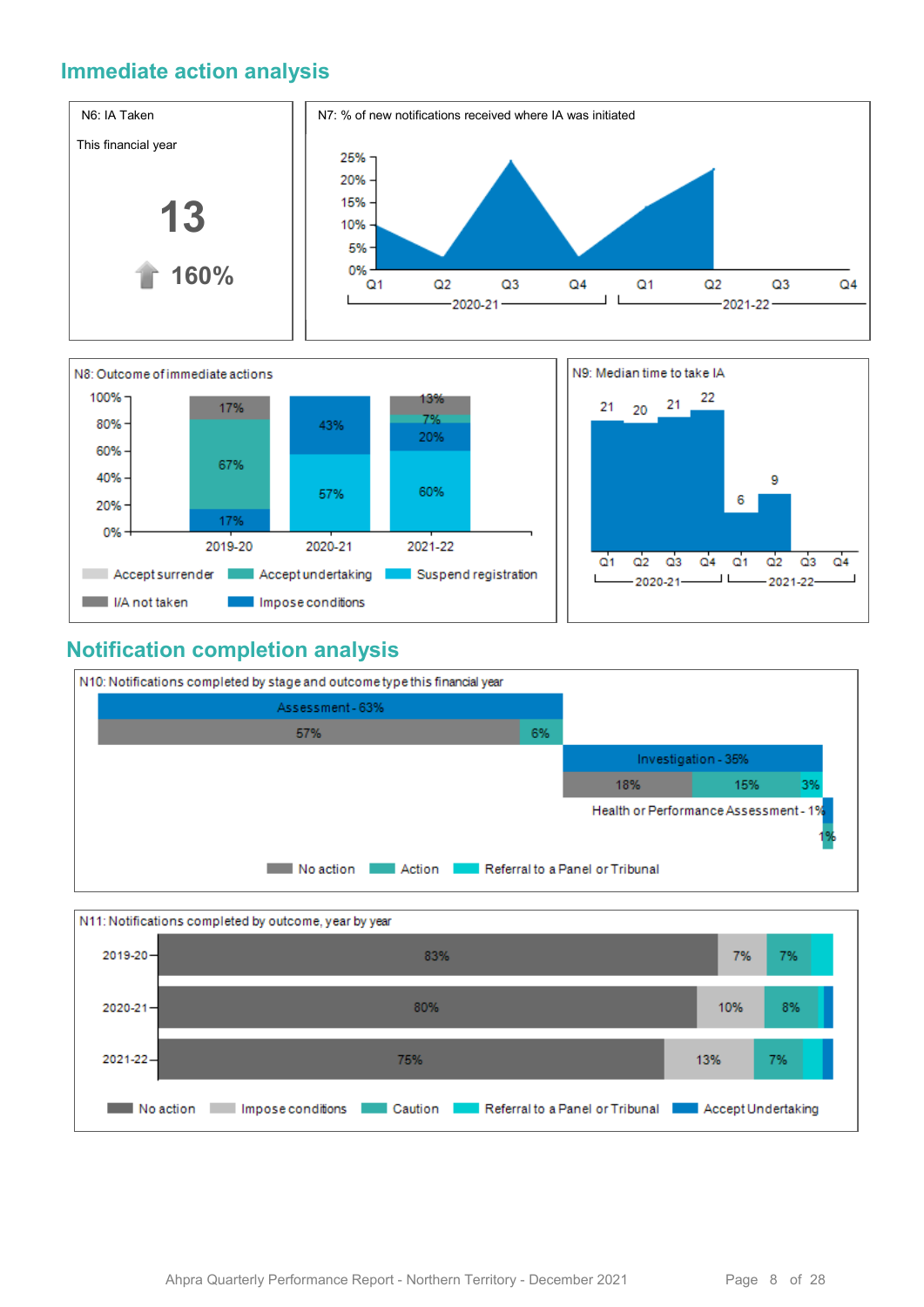#### **Notification timeliness analysis**









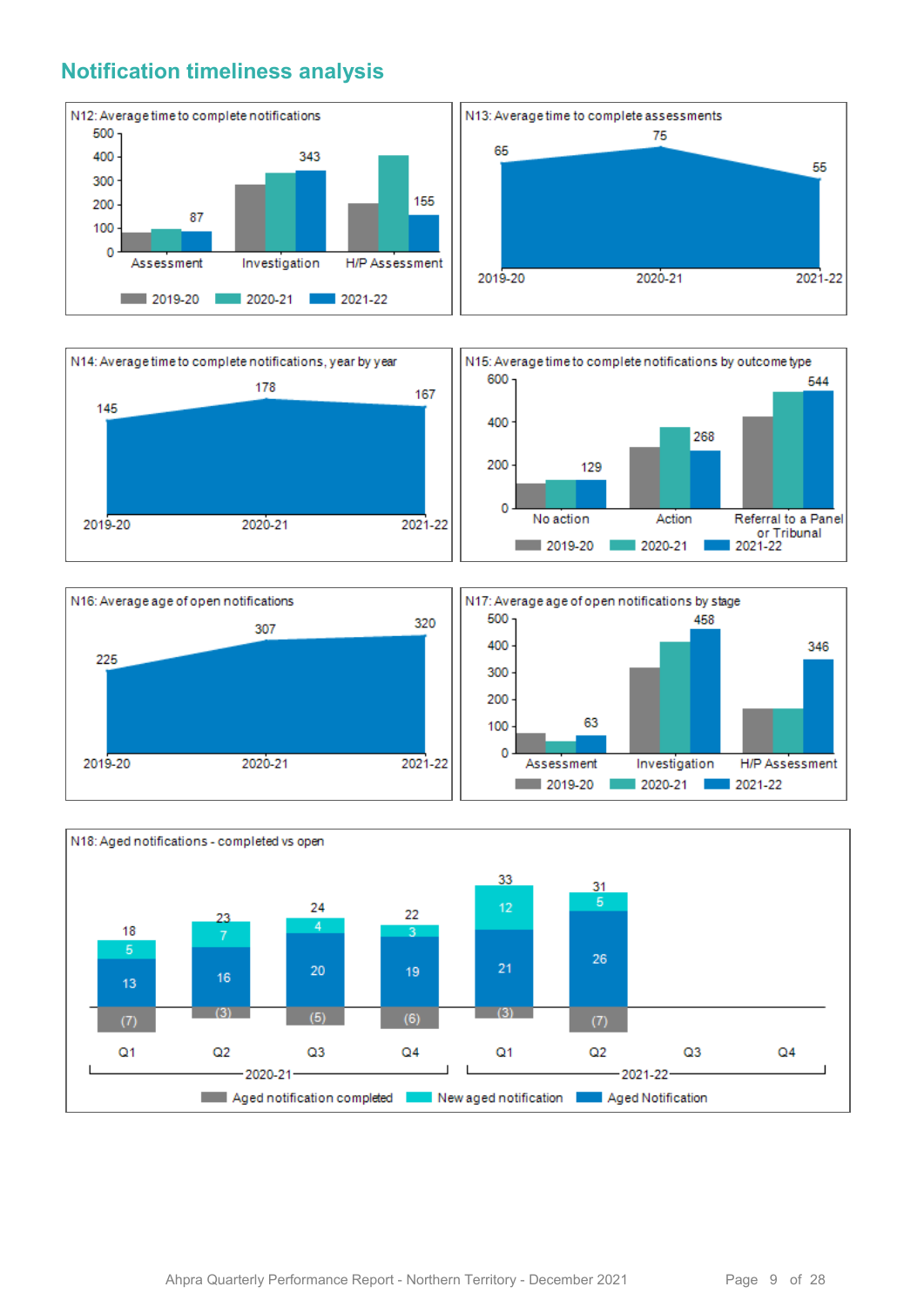#### **Tribunal matters**





| FY / Qtr       | 2020-21 | 2021-22 (YTD) | $\Delta$ | # | %    |
|----------------|---------|---------------|----------|---|------|
| Q <sub>1</sub> |         | 3             |          | 2 | 200% |
| Q2             |         | 2             |          |   | 100% |
| Q3             |         |               |          |   |      |
| Q4             | 2       |               |          |   |      |



| FY / Qtr       | 2020-21 | 2021-22 (YTD)  | $\Delta$ | # | % |
|----------------|---------|----------------|----------|---|---|
| Q <sub>1</sub> |         |                |          |   |   |
| Q2             |         |                |          |   |   |
| Q <sub>3</sub> |         |                |          |   |   |
| Q4             |         |                |          |   |   |
| <b>YTD</b>     |         | $\overline{2}$ |          | 2 |   |



| FY / Qtr       | 2020-21 | 2021-22 (YTD) | $\Delta$ | #   | $\%$   |
|----------------|---------|---------------|----------|-----|--------|
| Q <sub>1</sub> | 4       |               | ↓        | (4) | (100%) |
| Q2             |         | 2             | ↑        | 2   |        |
| Q <sub>3</sub> |         |               |          |     |        |
| Q4             |         |               |          |     |        |
| <b>YTD</b>     | 4       | 2             | ↓        | (2) | (50%)  |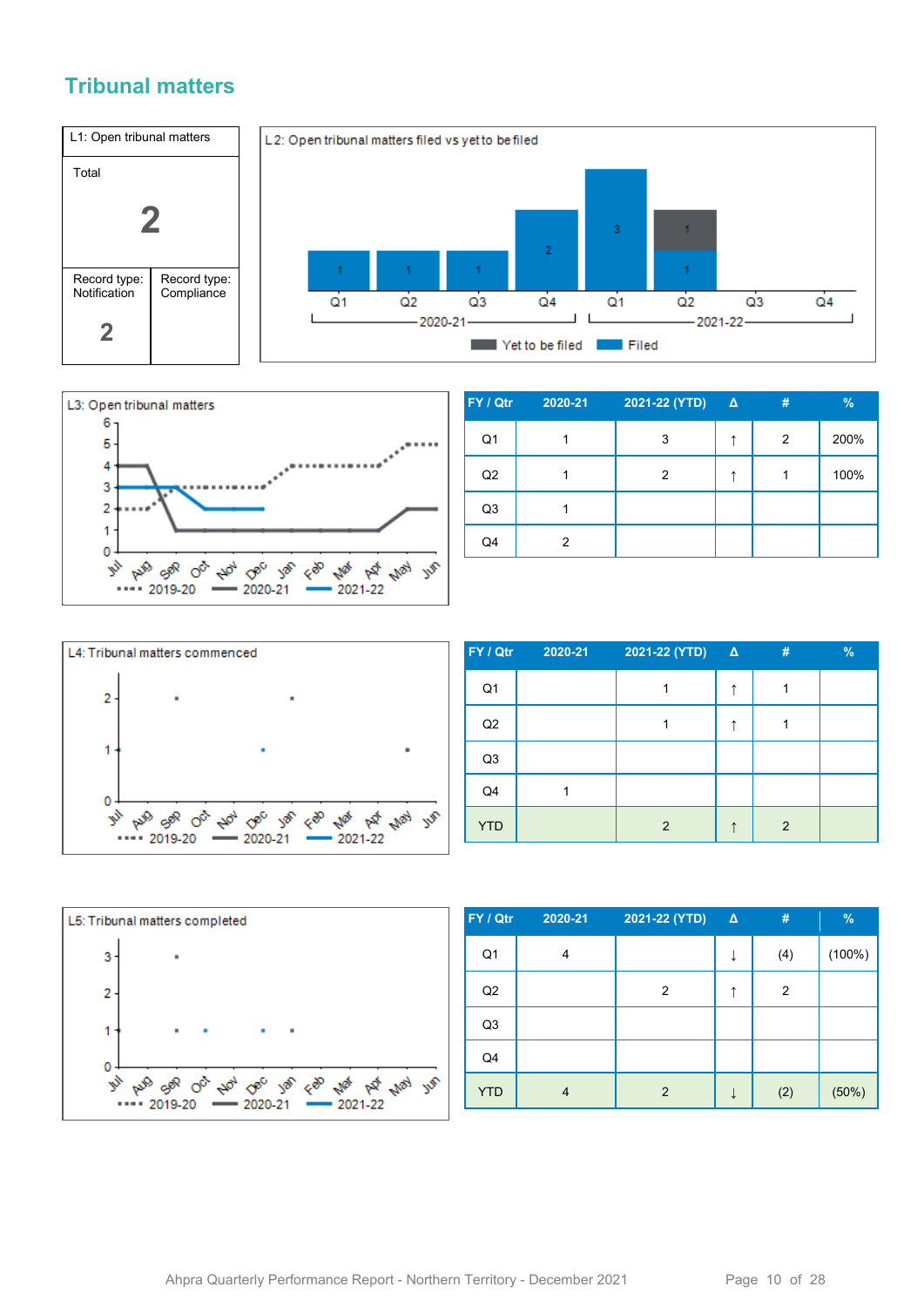







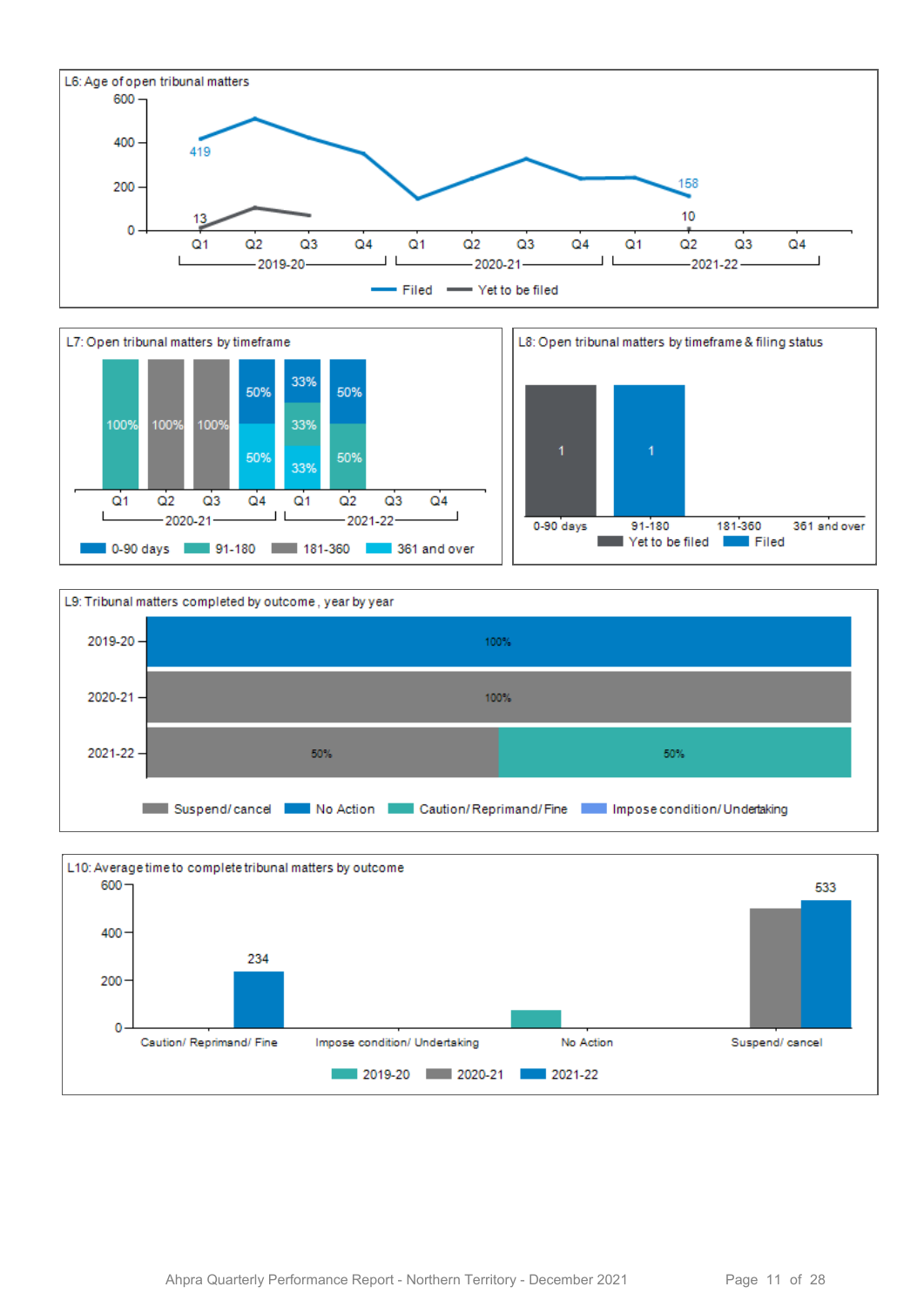#### **Panel matters**





| FY / Qtr       | 2020-21 | 2021-22 (YTD) | $\mathbf{A}$ | # | $\%$ |
|----------------|---------|---------------|--------------|---|------|
| Q <sub>1</sub> |         |               |              |   |      |
| Q <sub>2</sub> |         |               |              |   |      |
| Q <sub>3</sub> |         |               |              |   |      |
| Q4             |         |               |              |   |      |



| FY / Qtr       | 2020-21 | $2021-22 (YTD)$ Δ | # | $\frac{9}{6}$ |
|----------------|---------|-------------------|---|---------------|
| Q <sub>1</sub> |         |                   |   |               |
| Q2             |         |                   |   |               |
| Q <sub>3</sub> |         |                   |   |               |
| Q4             |         |                   |   |               |
| <b>YTD</b>     |         |                   |   |               |



| FY / Qtr       | 2020-21 | 2021-22 (YTD) $\Delta$ | 47 | $\frac{9}{6}$ |
|----------------|---------|------------------------|----|---------------|
| Q <sub>1</sub> |         |                        |    |               |
| Q2             |         |                        |    |               |
| Q <sub>3</sub> |         |                        |    |               |
| Q4             |         |                        |    |               |
| <b>YTD</b>     |         |                        |    |               |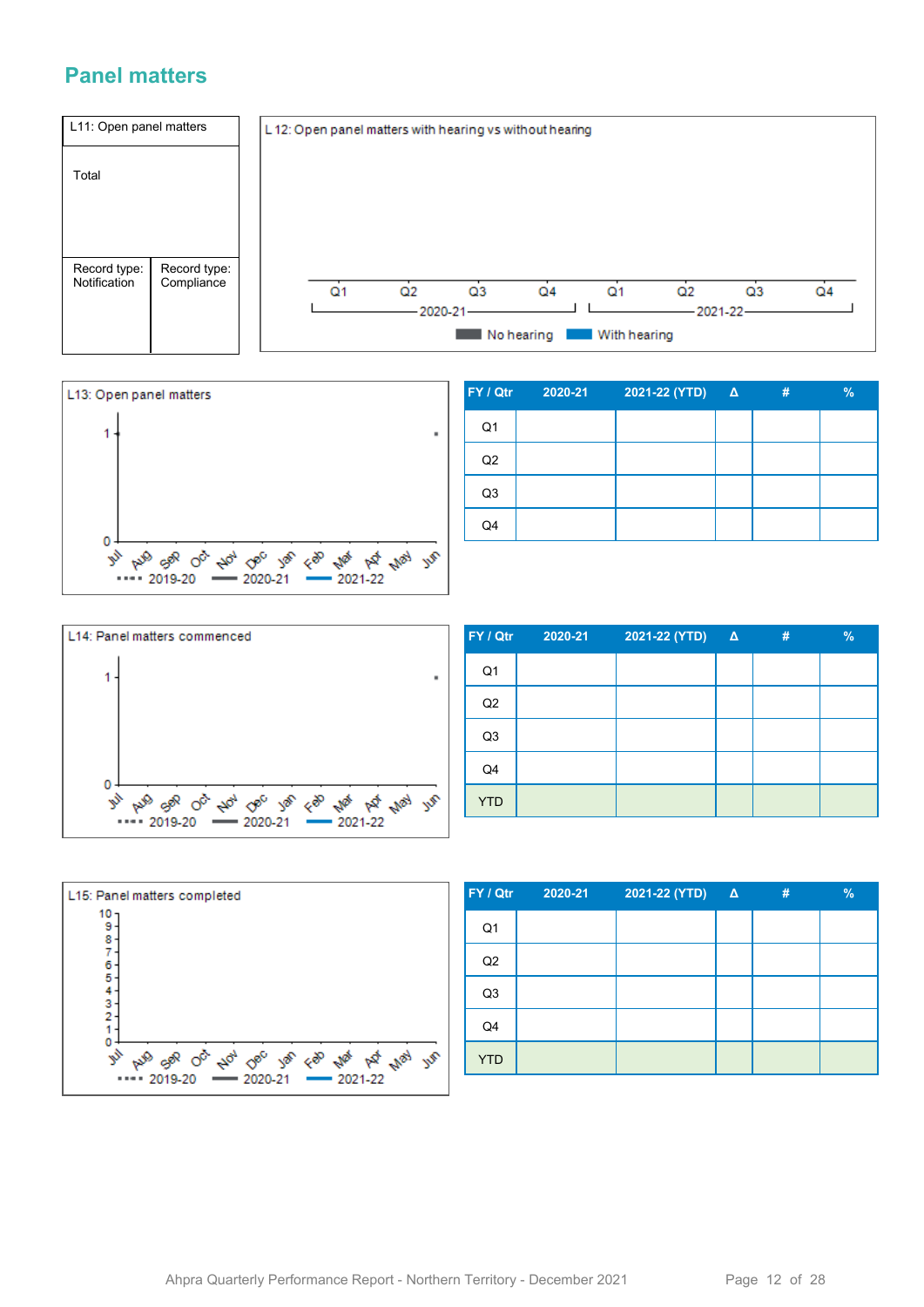





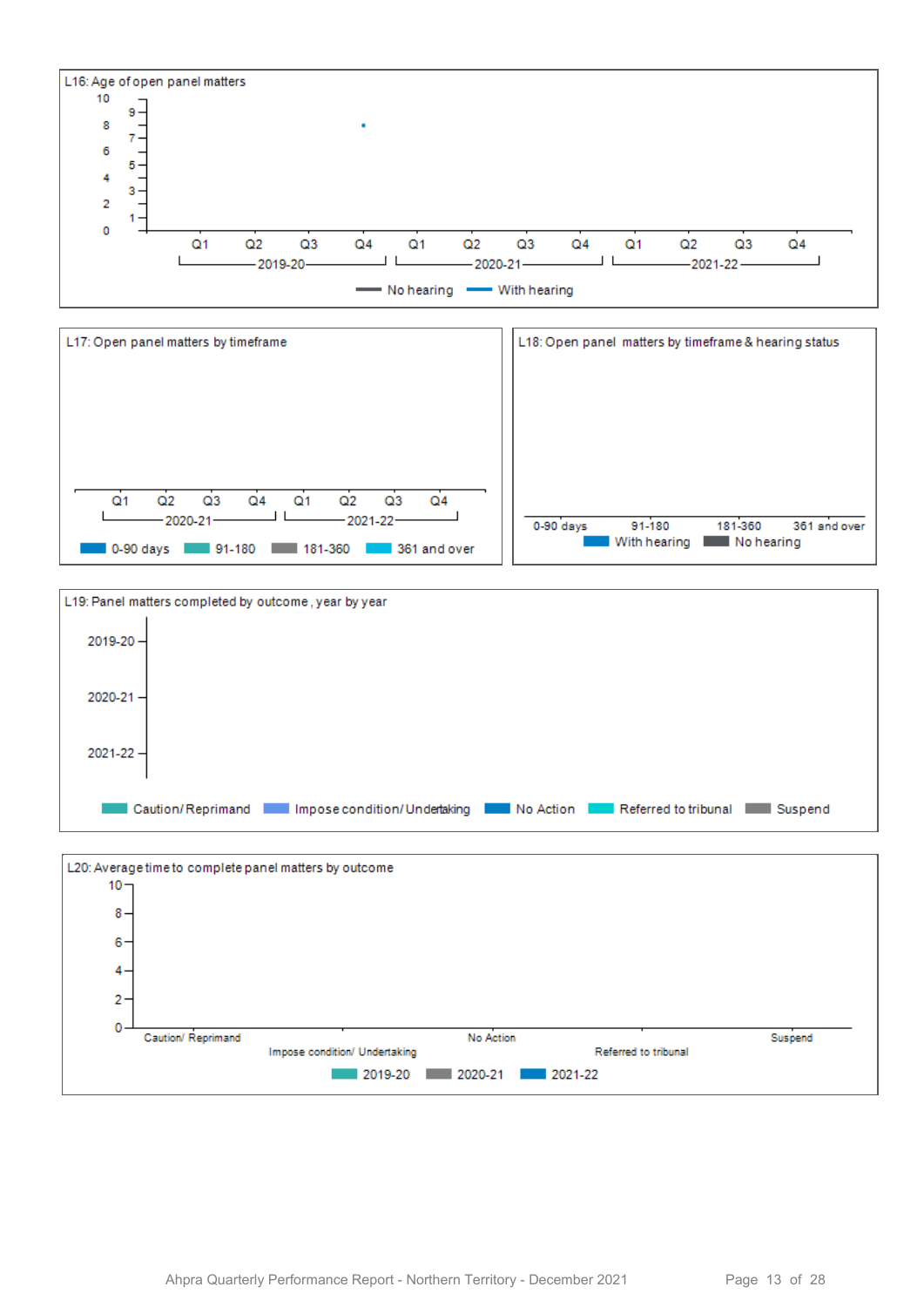#### **Panel vs tribunal matters**



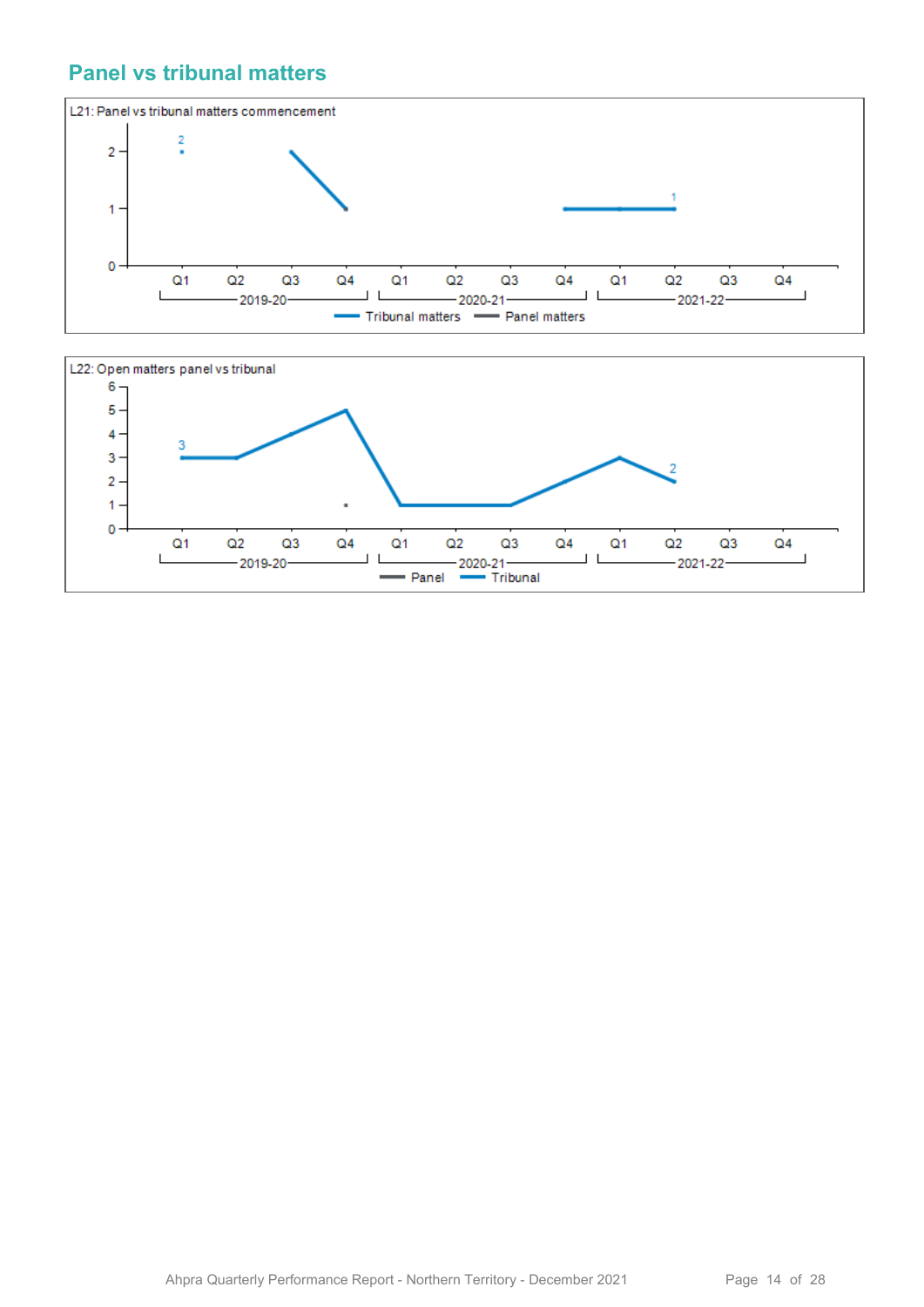#### **Criminal offences**



| FY / Qtr       | 2020-21 | 2021-22 (YTD) | $\Delta$ | #   | $\%$      |
|----------------|---------|---------------|----------|-----|-----------|
| Q <sub>1</sub> |         |               |          |     |           |
| Q2             |         |               |          | (1) | $(100\%)$ |
| Q <sub>3</sub> |         |               |          |     |           |
| Q4             |         |               |          |     |           |



| FY / Qtr       | 2020-21 | 2021-22 (YTD) | $\Delta$ | #   | $\%$   |
|----------------|---------|---------------|----------|-----|--------|
| Q <sub>1</sub> |         |               |          |     |        |
| Q2             |         |               | ↓        | (1) | (100%) |
| Q <sub>3</sub> |         |               |          |     |        |
| Q4             |         |               |          |     |        |
| <b>YTD</b>     |         |               | ↓        | (1) | (100%) |



| FY / Qtr       | 2020-21 | 2021-22 (YTD) | $\Delta$ | # | % |
|----------------|---------|---------------|----------|---|---|
| Q1             |         |               |          |   |   |
| Q <sub>2</sub> |         |               |          |   |   |
| Q <sub>3</sub> |         |               |          |   |   |
| Q4             |         |               |          |   |   |
| <b>YTD</b>     |         |               |          |   |   |



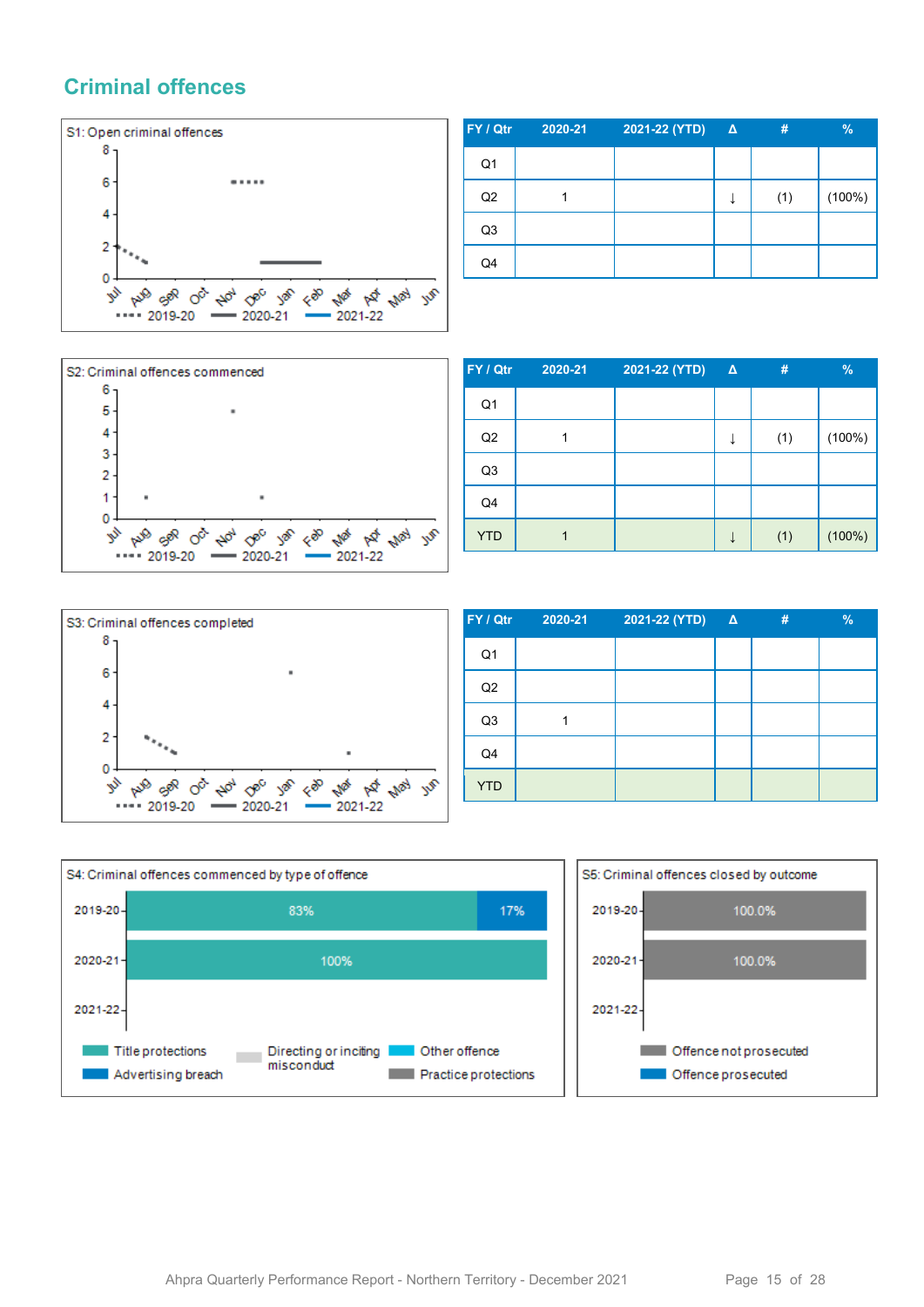#### **Monitoring and compliance**





| FY / Qtr       | 2020-21 | 2021-22 (YTD) | $\Delta$ | #              | %   |
|----------------|---------|---------------|----------|----------------|-----|
| Q1             | 6       | 8             | ↑        | 2              | 33% |
| Q2             | 8       | 8             |          | 0              | 0%  |
| Q <sub>3</sub> | 13      |               |          |                |     |
| Q4             | 12      |               |          |                |     |
| <b>YTD</b>     | 14      | 16            | ↑        | $\overline{2}$ | 14% |



| FY / Qtr       | 2020-21 | 2021-22 (YTD) | $\Delta$ | # | $\frac{9}{6}$ |
|----------------|---------|---------------|----------|---|---------------|
| Q <sub>1</sub> | 7       | 9             |          | 2 | 29%           |
| Q2             | 8       | 11            |          | 3 | 38%           |
| Q <sub>3</sub> | 7       |               |          |   |               |
| Q <sub>4</sub> | 4       |               |          |   |               |
| <b>YTD</b>     | 15      | 20            |          | 5 | 33%           |



| FY / Qtr       | 2020-21 | 2021-22 (YTD) | $\Delta$ | #  | $\%$ |
|----------------|---------|---------------|----------|----|------|
| Q <sub>1</sub> | 48      | 64            |          | 16 | 33%  |
| Q <sub>2</sub> | 47      | 55            |          | 8  | 17%  |
| Q <sub>3</sub> | 55      |               |          |    |      |
| Q4             | 65      |               |          |    |      |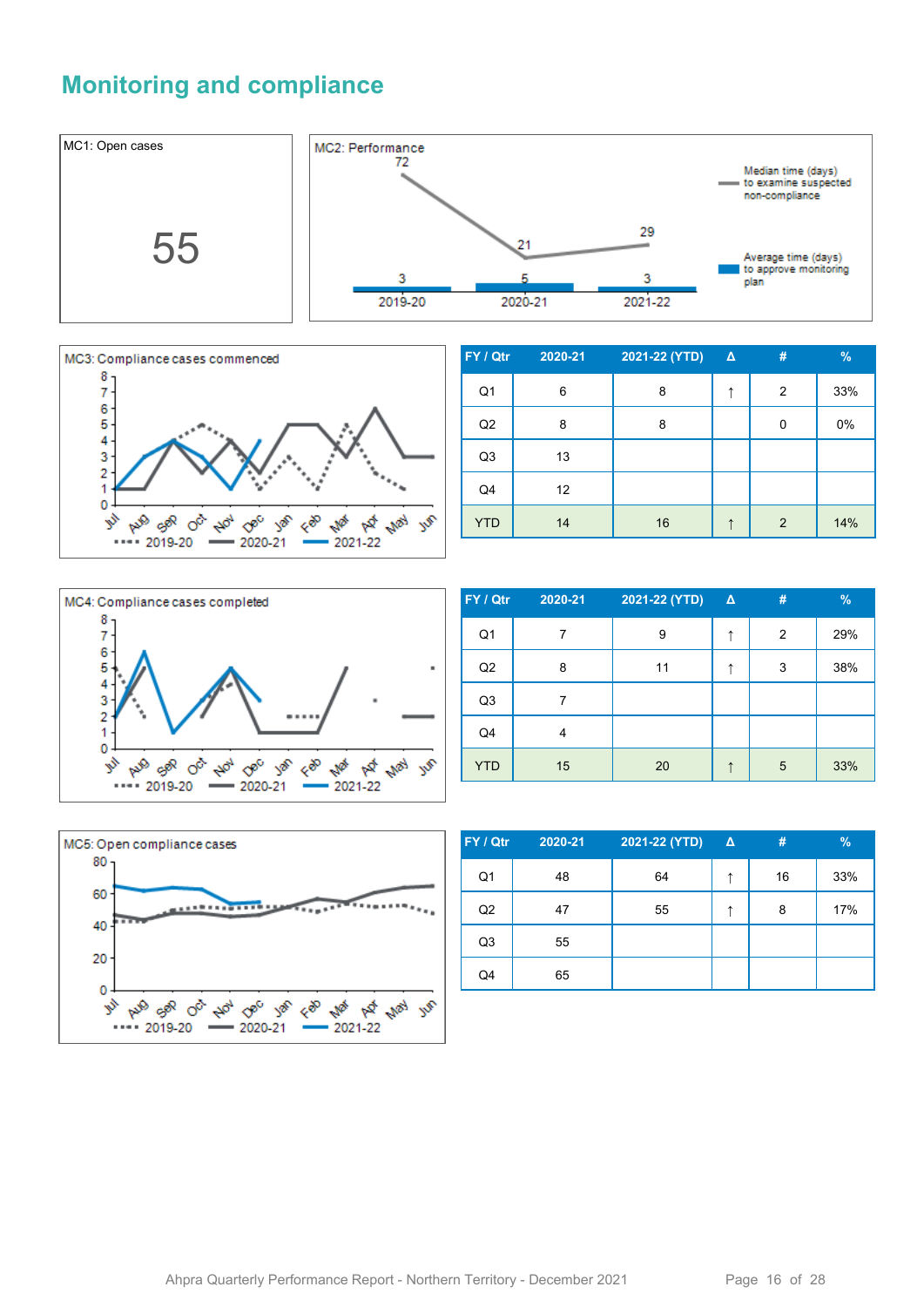



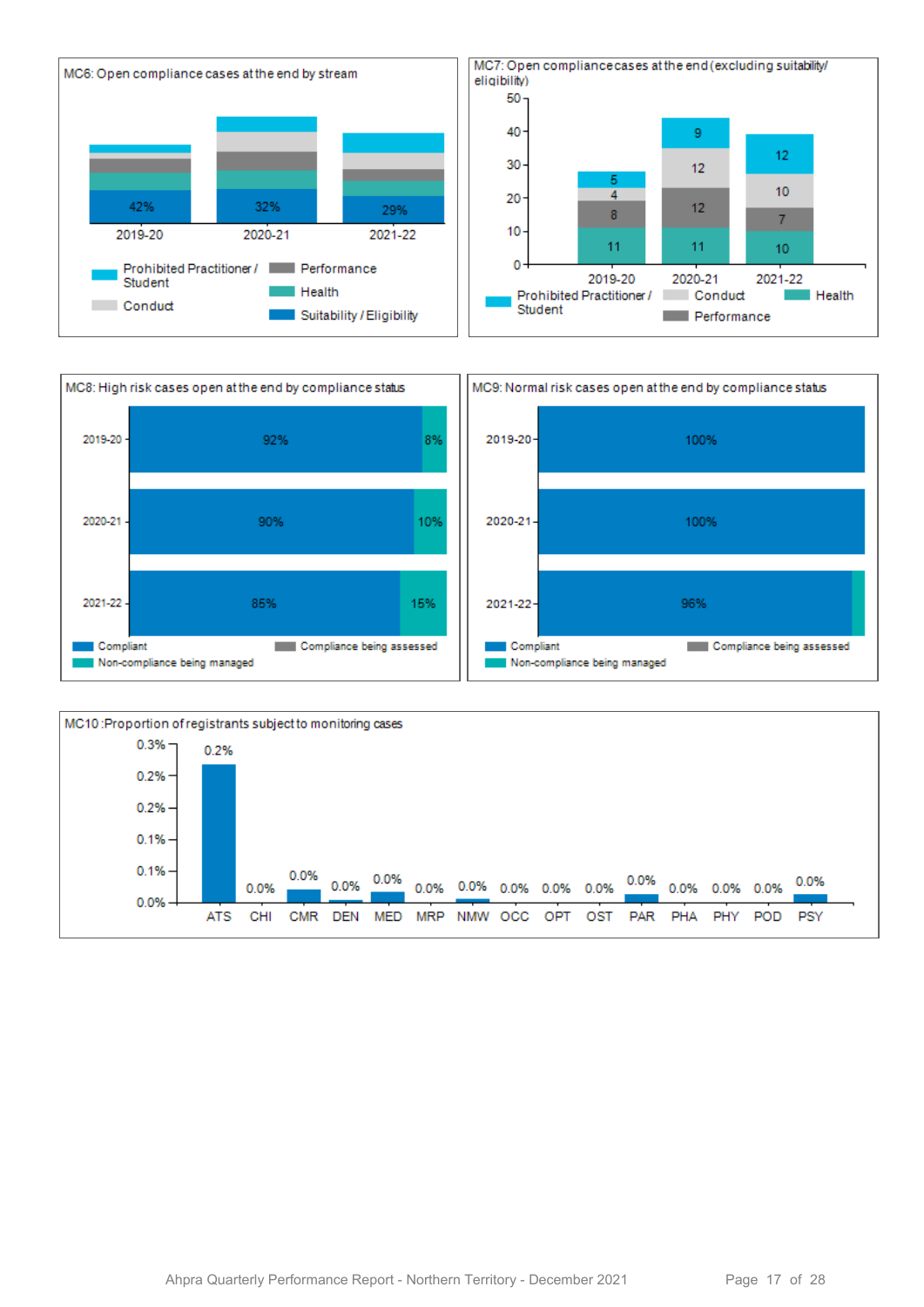# **Report Glossary**

Note: report content provided below does not necessarily apply to all National Board reports. The reference numbers in the performance report should be used to find relevant descriptions below.

| <b>Report content</b>                       | <b>Description</b>                                                                                                                                                                                                    |
|---------------------------------------------|-----------------------------------------------------------------------------------------------------------------------------------------------------------------------------------------------------------------------|
| <b>Registration of health practitioners</b> |                                                                                                                                                                                                                       |
| R1: Registrants                             | The number of registered health practitioners at the end of the<br>reporting quarter.                                                                                                                                 |
| R2: Registrant numbers, year by year        | The number of registered health practitioners at the end of each<br>reporting quarter.                                                                                                                                |
| R3: Registration types                      | The number of registered health practitioners, by the type of<br>registration held at the end of the reporting quarter.                                                                                               |
| R4: PPP of Registrants                      | The number of registered health practitioners, by their principal place<br>of practice ('PPP') at the end of the reporting quarter.                                                                                   |
| R5: Age of Registrants                      | The number of registered health practitioners in various age groups<br>at the end of the reporting quarter.                                                                                                           |
| R6: Gender of Registrants                   | The gender breakdown of registered health practitioners at the end of<br>the reporting quarter.                                                                                                                       |
| type                                        | R7: Endorsed registrants by endorsement The number of registered health practitioners in various endorsement<br>types at the end of the reporting quarter.                                                            |
| R8: Registrants by profession               | The number of registered health practitioners in each profession at<br>the end of the reporting quarter.                                                                                                              |
| R9: Registrants by division                 | The number of registered practitioners by division                                                                                                                                                                    |
| <b>Applications for registration</b>        |                                                                                                                                                                                                                       |
| A1: Applications this financial year        | The number of applications for registration this financial year that<br>have been received, finalised and remain open.                                                                                                |
| A2: Registration online applications        | The number and proportion of registered health practitioners that<br>apply for registration online, rather than by hard copy form.                                                                                    |
| A3: Applications open                       | The blue line on this line graph shows the open applications for<br>registration at the end of each month during the current financial<br>year. The grey line shows those open during the previous financial<br>year. |
|                                             | The table on the right of the line graph shows the number of open<br>applications at the end of each quarter and provides the difference<br>compared to same time for the previous financial year.                    |
| A4: Applications received                   | The blue line on this line graph shows the applications for registration<br>received during each month of the current financial year. The grey<br>line shows those received during the previous financial year.       |
|                                             | The table on the right of the line graph shows the number of<br>applications received during each quarter and provides the difference<br>compared to same period for the previous financial year.                     |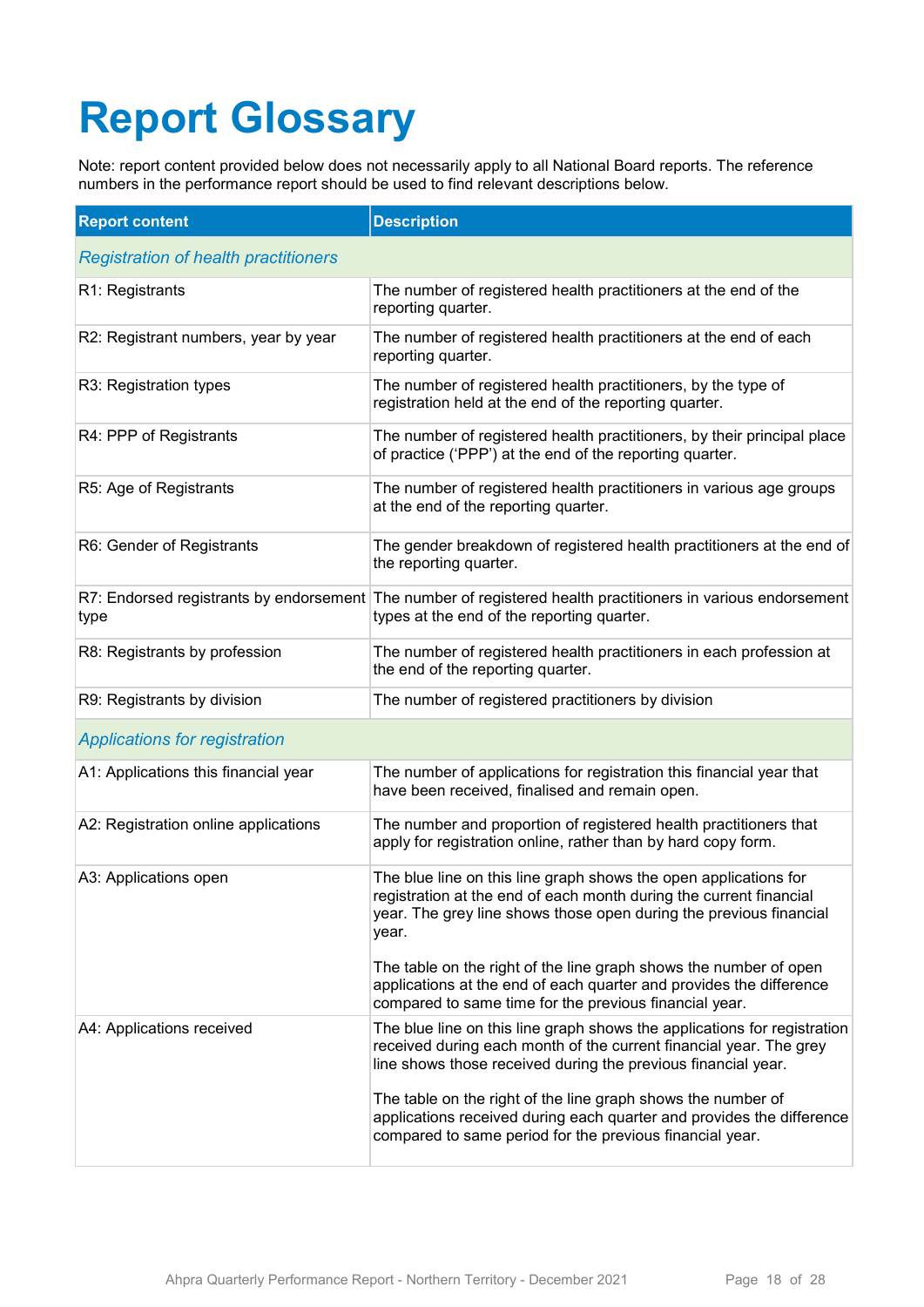| A5: Applications finalised                             | The blue line on this line graph shows the applications for registration<br>finalised during each month of the current financial year. The grey<br>line shows those finalised during the previous financial year.<br>The table on the right of the line graph shows the number of<br>applications finalised during each quarter and provides the difference<br>compared to same period for the previous financial year. |
|--------------------------------------------------------|-------------------------------------------------------------------------------------------------------------------------------------------------------------------------------------------------------------------------------------------------------------------------------------------------------------------------------------------------------------------------------------------------------------------------|
| A6: Applications received by applicant's<br><b>PPP</b> | The number of applications received each financial year by the<br>applicant's principal place of practice during that financial year.                                                                                                                                                                                                                                                                                   |
| A7: Applications received by applicant<br>type         | The trend of applications received each reporting quarter for new<br>domestic graduates (blue line), new overseas qualified applicants<br>(dark grey line) and all other applicants (light grey line).                                                                                                                                                                                                                  |
| A8: Outcomes of finalised applications                 | The number of applications for registration finalised by the outcome<br>of the application for the two previous financial years.                                                                                                                                                                                                                                                                                        |
| A9: Outcome of finalised applications                  | The number of applications for registration finalised by the outcome<br>of the application for the current and previous financial years broken<br>down into reporting quarters.                                                                                                                                                                                                                                         |
| A10: Median time to decide applications                | The median time to decide applications each month of the previous<br>financial year and current financial year to date. The timeframe<br>commences when the applicant has submitted all required<br>documentation until a final decision has been made on the<br>application.                                                                                                                                           |
| A11: Open applications within statutory<br>timeframe   | The Statutory timeframe is the 90 calendar day period allowed to<br>decide an application for registration under s. 85 of the National Law.<br>The graph highlights the percentage of open applications that were<br>within the statutory timeframe at the end of the month over the<br>current financial year and previous financial year.                                                                             |
| <b>Endorsement applications for registration</b>       |                                                                                                                                                                                                                                                                                                                                                                                                                         |
| A12: Applications open                                 | The blue line on this line graph shows the open applications for<br>endorsement at the end of each month during the current financial<br>year. The grey line shows those open during the previous financial<br>year.<br>The table on the right of the line graph shows the number of open                                                                                                                               |
|                                                        | applications for endorsement at the end of each quarter and provides<br>the difference compared to same time for the previous financial year.                                                                                                                                                                                                                                                                           |
| A13: Applications received                             | The blue line on this line graph shows the applications for<br>endorsement received during each month of the current financial<br>year. The grey line shows those received during the previous<br>financial year.                                                                                                                                                                                                       |
|                                                        | The table on the right of the line graph shows the number of<br>applications for endorsement received during each quarter and<br>provides the difference compared to same period for the previous<br>financial year.                                                                                                                                                                                                    |
| A 14: Applications finalised                           | The blue line on this line graph shows the applications for<br>endorsement finalised during each month of the current financial<br>year. The grey line shows those finalised during the previous<br>financial year.                                                                                                                                                                                                     |
|                                                        | The table on the right of the line graph shows the number of<br>applications for endorsement finalised during each quarter and<br>provides the difference compared to same period for the previous                                                                                                                                                                                                                      |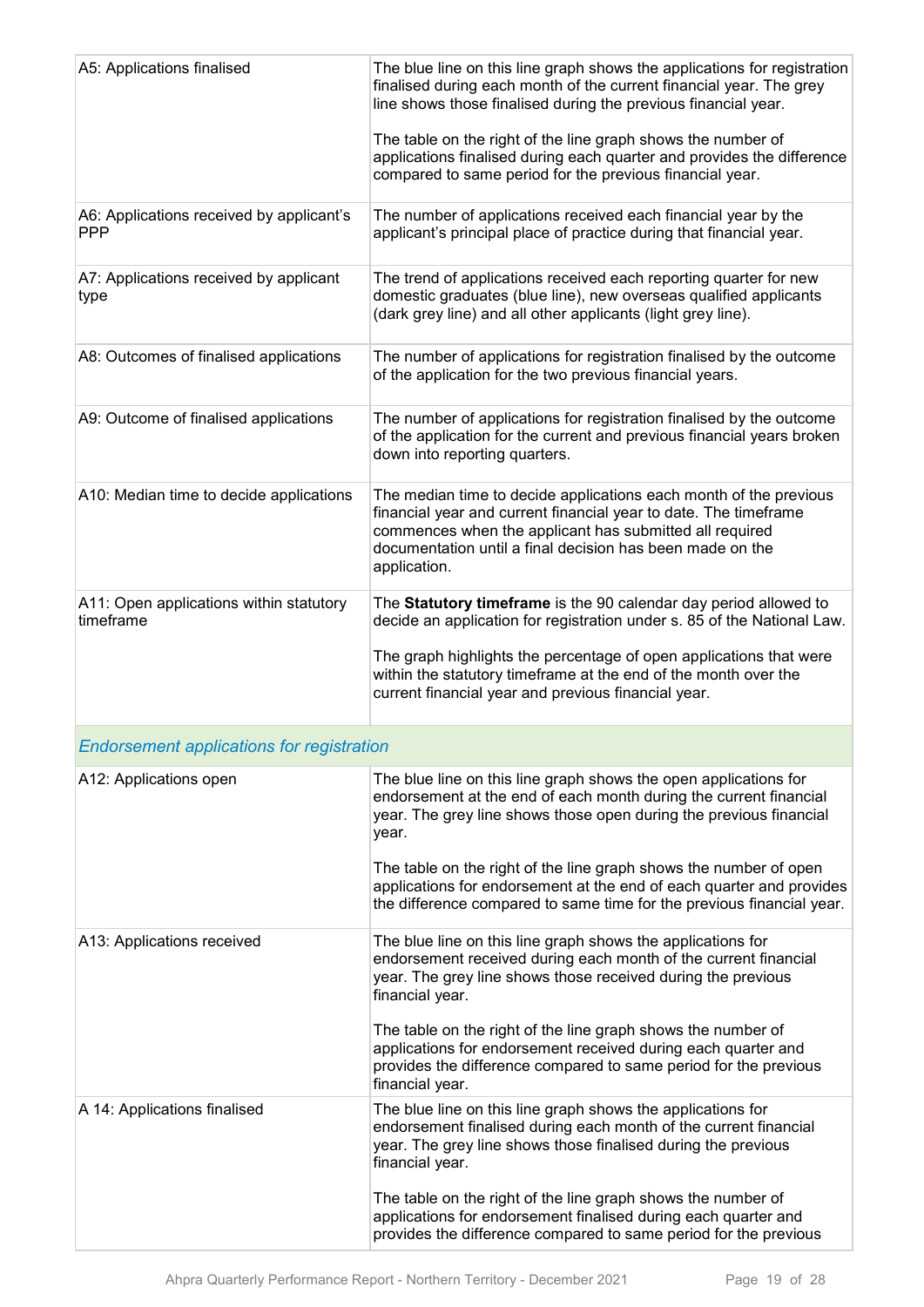|                                        | financial year.                                                                                                                                                                                                                                                                                                                                                                                                                                                                                                                                                                                                                                                                                 |
|----------------------------------------|-------------------------------------------------------------------------------------------------------------------------------------------------------------------------------------------------------------------------------------------------------------------------------------------------------------------------------------------------------------------------------------------------------------------------------------------------------------------------------------------------------------------------------------------------------------------------------------------------------------------------------------------------------------------------------------------------|
| <b>Notifications about registrants</b> |                                                                                                                                                                                                                                                                                                                                                                                                                                                                                                                                                                                                                                                                                                 |
| N1: Notifications this financial year  | The number of notifications that have been received, completed and<br>remain open this financial year and the percentage compared with<br>same time previous financial year.                                                                                                                                                                                                                                                                                                                                                                                                                                                                                                                    |
|                                        | Open notifications are those notifications that remain open at the<br>end of the reporting period, in the assessment, investigation, health<br>or performance assessment stage.<br>Note: Matters open in the Panel Hearing or Tribunal Hearing stage<br>are excluded from the Open Notifications count, but are counted in<br>the Legal Services section of the report.                                                                                                                                                                                                                                                                                                                         |
|                                        | <b>Received notifications</b> are those that are received by Ahpra,<br>including those referred to Ahpra by the Office of the Health<br>Ombudsman in QLD, that are decided under section 149 of the<br>National Law (s. 150 in QLD) to meet the requirements of a<br>notification.                                                                                                                                                                                                                                                                                                                                                                                                              |
|                                        | Completed notifications include the notifications that are closed<br>from the assessment, investigation, or health and performance<br>stages, or those that are progressed from these stages to a Panel<br>Hearing or Tribunal Hearing.<br>For example: a matter in investigation that is decided to be referred<br>to a Tribunal Hearing will be counted as a notification completion.<br>Likewise a matter in which No Further action is decided at the<br>assessment stage will be counted as a completed notification.<br>Note: Completed notification is different from notifications closed<br>which includes closures for all stages (including Panel Hearing and<br>Tribunal Hearings). |
| N2: Received vs completed              | The number of notifications that have been received compared to the<br>number of notifications that have been completed during each<br>reporting quarter in the current financial year.                                                                                                                                                                                                                                                                                                                                                                                                                                                                                                         |
| N3: Open Notifications                 | The blue line on this line graph shows the number of notifications<br>opened during each reporting month of the current financial year<br>compared with the numbers opened during each reporting month of<br>the two previous financial years.<br>The table on the right of the line graph provides the number of<br>notifications that remained open at the end of each reporting quarter<br>and also provides the difference compared to same time last financial<br>year.                                                                                                                                                                                                                    |
| N4: Notifications received             | The blue line on this line graph shows the number of notifications<br>received during each reporting month of the current financial year<br>compared with the numbers received during each reporting month of<br>the two previous financial years.<br>The table on the right of the line graph provides the number of                                                                                                                                                                                                                                                                                                                                                                           |
|                                        | notifications received during each reporting quarter and also provides<br>the difference compared to same time last financial year.                                                                                                                                                                                                                                                                                                                                                                                                                                                                                                                                                             |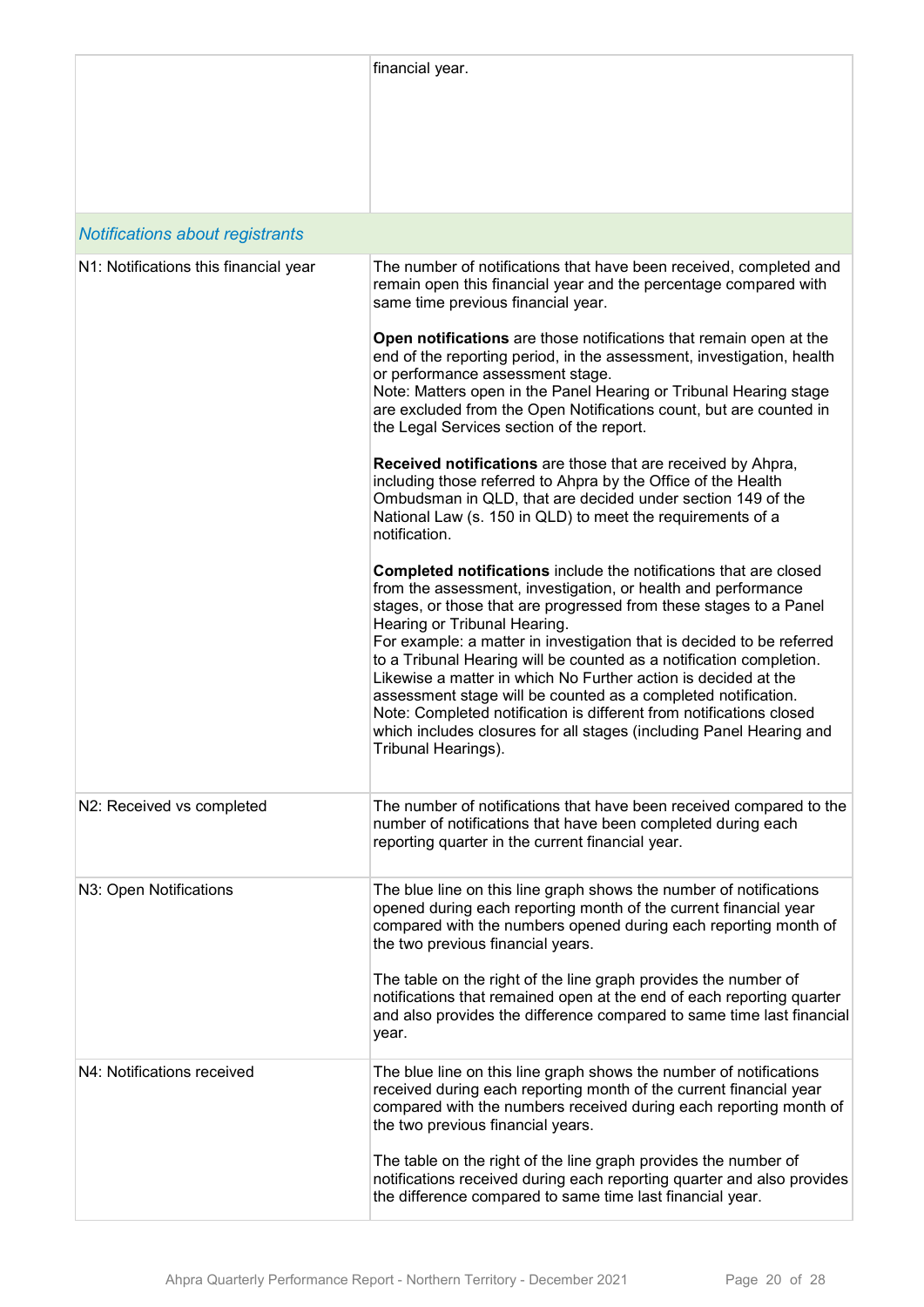| N5: Notifications completed                                                   | The blue line on this line graph shows the number of notifications<br>completed during each reporting month of the current financial year<br>compared with the numbers completed during each reporting month<br>of the two previous financial years.<br>The table on the right of the line graph provides the number of<br>notifications completed during each reporting quarter and also<br>provides the difference compared to same time last financial year. |
|-------------------------------------------------------------------------------|-----------------------------------------------------------------------------------------------------------------------------------------------------------------------------------------------------------------------------------------------------------------------------------------------------------------------------------------------------------------------------------------------------------------------------------------------------------------|
| N6: I/A Taken                                                                 | This section shows the total number Immediate Actions ('I/A') taken<br>during this financial year and percentage compared with same time<br>previous financial year.<br>Immediate Action means the interim step taken to restrict a<br>practitioner's registration while a complaint is investigated. Immediate<br>actions include:                                                                                                                             |
|                                                                               | - the suspension of, or imposition of a condition on, a registered<br>health practitioner's or student's registration<br>- accepting an undertaking from a registered health practitioner or<br>student, and<br>- accepting the surrender of a registered health practitioner's or<br>student's registration.                                                                                                                                                   |
| I/A was initiated                                                             | N7: % of new notifications received where This area chart shows the percentage of the total notifications<br>received during a reporting quarter where an Immediate Action was<br>initiated for the matter.                                                                                                                                                                                                                                                     |
| N8: Outcome of immediate actions                                              | Percentage of different outcomes of immediate actions for the current<br>financial year and two previous financial years, including accepting<br>surrender, accepting undertaking, I/A not taken, suspend registration<br>and impose conditions.                                                                                                                                                                                                                |
| N9: Median time to take IA                                                    | The median time (measured in calendar days) to take I/A for the<br>current financial year and previous financial by quarter                                                                                                                                                                                                                                                                                                                                     |
| N10: Notifications completed by stage<br>and outcome type this financial year | Percentage of notifications that are completed in the assessment,<br>investigation or health or performance assessment stage. Each stage<br>is then further broken down to highlight the percentage of<br>notifications completed by stage and outcome where the stages are<br>no action, action and referral to a Panel or Tribunal.<br>No action includes outcomes where a person surrenders their                                                            |
|                                                                               | registration.                                                                                                                                                                                                                                                                                                                                                                                                                                                   |
| N11: Notifications completed by outcome,<br>year by year                      | Percentage of notifications completed for the current financial year<br>and two previous financial years, by outcome including no action,<br>impose conditions, caution, referral to a Panel or Tribunal and accept<br>undertaking.                                                                                                                                                                                                                             |
| N12: Average time to complete<br>notifications                                | The timeframe of a notification commences when Ahpra accepts<br>the matter as a notification until a final decision has been made on<br>the notification or it is referred to a Panel or Tribunal.<br>The graph outlines the average time (measured in calendar days) to<br>complete notifications in the investigation, assessment and health or<br>performance assessment stage for the current financial year and two<br>previous financial years.           |
| N13: Average time to complete<br>assessments                                  | The average time (measured in calendar days) to complete<br>assessments for the current financial year and two previous financial<br>years.                                                                                                                                                                                                                                                                                                                     |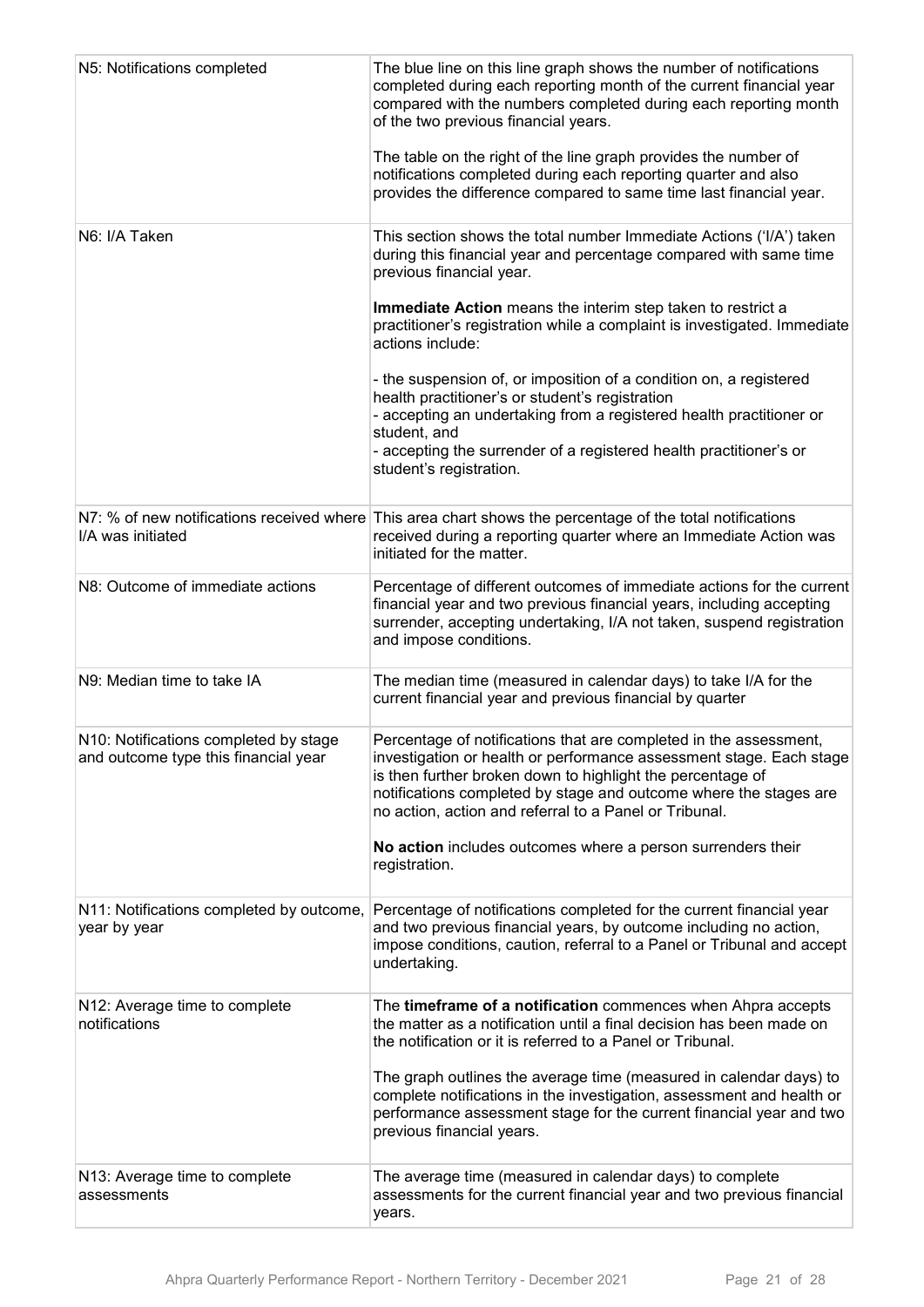| N14: Average time to complete<br>notifications, year by year   | The average time (measured in calendar days) to complete<br>notifications for the current financial year and two previous financial<br>years.                                                                                                                                                                                                                                                                                                                             |
|----------------------------------------------------------------|---------------------------------------------------------------------------------------------------------------------------------------------------------------------------------------------------------------------------------------------------------------------------------------------------------------------------------------------------------------------------------------------------------------------------------------------------------------------------|
| N15: Average time to complete<br>notifications by outcome type | The average time (measured in calendar days) to complete<br>notifications for the current financial year and two previous financial<br>years by outcome type including no action, action and referral to a<br>Panel or Tribunal.                                                                                                                                                                                                                                          |
| N16: Average age of open notifications                         | The age of an open notification refers to the length of time from<br>when Ahpra accepted the matter as a notification to the end of the<br>relevant reporting period.                                                                                                                                                                                                                                                                                                     |
|                                                                | The graph outlines the average age (measured in calendar days) of<br>open notifications for the current financial year and two previous<br>financial years.                                                                                                                                                                                                                                                                                                               |
| stage                                                          | N17: Average age of open notifications by The average age (measured in calendar days) of open notifications<br>for the current financial year and two previous financial years by<br>stage including assessment, investigation and health or performance<br>assessment.                                                                                                                                                                                                   |
| N18: Aged notifications – completed vs<br>open                 | An aged notification is a notification where it is 12 months or longer<br>since Ahpra has accepted the matter as a notification.                                                                                                                                                                                                                                                                                                                                          |
|                                                                | The graph shows the number of aged notifications that were<br>completed during the quarter in grey. This is compared to the number<br>of aged notifications that remained open at the end of the quarter.<br>The dark blue shows the number of notifications that were already<br>aged at the end of previous quarter and the light blue shows the<br>notifications that became aged during the reporting period and<br>remained open at the end of the reporting period. |
| <b>Tribunal and Panel matters</b>                              |                                                                                                                                                                                                                                                                                                                                                                                                                                                                           |
| L1: Open tribunal matters                                      | Open tribunal matters are those tribunal matters that remain open<br>at the end of the reporting period. Tribunal matters will become open<br>tribunal matters when the decision to refer a matter to the Tribunal<br>has been made or when the matter has been filed with the Tribunal.<br>This section shows the number of tribunal matters that were open at<br>the end of the reporting quarter.                                                                      |
| L2: Open tribunal matters filed vs yet to<br>be filed          | The number of open tribunal matters compared to the number of<br>tribunal matters that are yet to be filed each quarter.                                                                                                                                                                                                                                                                                                                                                  |
| L3: Open tribunal matters                                      | The blue line on this line graph shows the number of tribunal matters<br>open during each reporting month of the current financial year<br>compared with the numbers open at the end of each reporting month<br>of the two previous financial years.                                                                                                                                                                                                                      |
|                                                                | The table on the right of the line graph provides the number of open<br>tribunal matters that remained open at the end of each reporting<br>quarter and also provides the difference compared to same time last<br>financial year.                                                                                                                                                                                                                                        |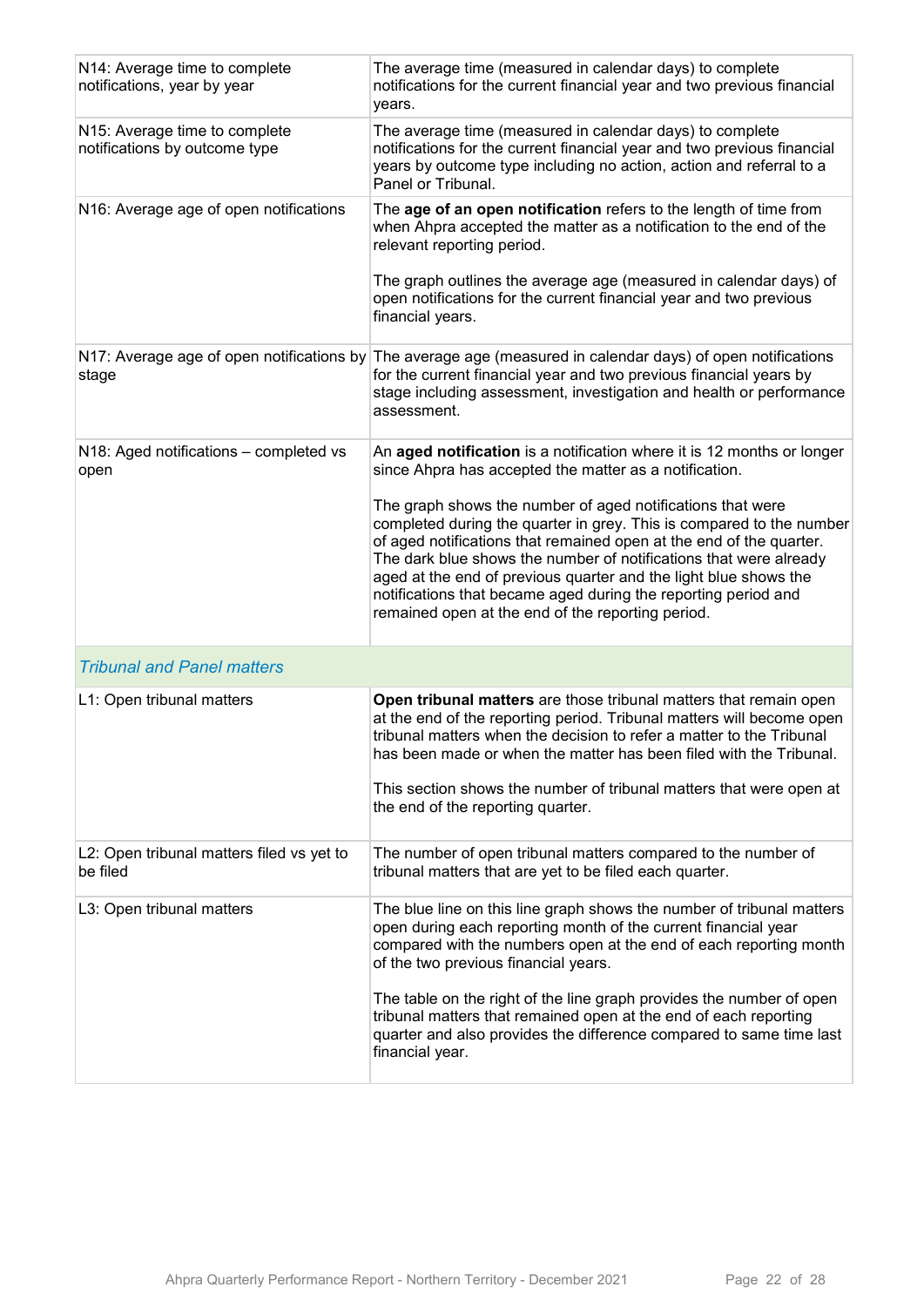| L4: Tribunal matters commenced                               | Tribunal matters are commenced when the matter is sent to the<br>Tribunal.<br>This line graph, via the blue line, shows the number of tribunal<br>matters commenced during each reporting month of the current<br>financial year compared with the numbers commenced during each<br>reporting month of the two previous financial years.<br>The table on the right of the line graph provides the number of<br>tribunal matters that commenced at the end of each reporting quarter<br>and also provides the difference compared to same time last financial<br>year.                                                                                                                                                                               |
|--------------------------------------------------------------|-----------------------------------------------------------------------------------------------------------------------------------------------------------------------------------------------------------------------------------------------------------------------------------------------------------------------------------------------------------------------------------------------------------------------------------------------------------------------------------------------------------------------------------------------------------------------------------------------------------------------------------------------------------------------------------------------------------------------------------------------------|
| L5: Tribunal matters completed                               | Completed tribunal matters are matters where there has been an<br>outcome from the tribunal including caution/reprimand/fine, impose<br>condition/undertaking, no action and suspend/cancel. It also includes<br>where a matter is referred back to the National Board.<br>This line graph, via the blue line, shows the number of tribunal<br>matters completed during each reporting month of the current<br>financial year compared with the numbers completed during each<br>reporting month of the two previous financial years.<br>The table on the right of the line graph provides the number of<br>completed tribunal matters during each reporting quarter and also<br>provides the difference compared to same time last financial year. |
| L6: Age of open tribunal matters                             | The age of an open tribunal matter commences when the decision<br>to refer to tribunal is recorded in Ahpra's system until the end of the<br>relevant reporting period.<br>This graph shows the age (measured in calendar days) of tribunal<br>matters that remain open each quarter. This includes tribunal matters<br>filed (blue line) and matters yet to be filed (grey line).                                                                                                                                                                                                                                                                                                                                                                  |
| L7: Open tribunal matters by timeframe                       | The timeframe of open tribunal matters each quarter and the<br>percentage of open tribunal matters in each timeframe.                                                                                                                                                                                                                                                                                                                                                                                                                                                                                                                                                                                                                               |
| L8: Open tribunal matters by timeframe<br>and filing status  | The timeframe of open tribunal matters at the end of the reporting<br>quarter and filing status of the open tribunal matters which is either<br>yet to be filed or filed.                                                                                                                                                                                                                                                                                                                                                                                                                                                                                                                                                                           |
| L9: Tribunal matters completed by<br>outcome, year by year   | The percentage of tribunal matters completed by outcome including<br>caution/reprimand/fine, impose condition/undertaking, no action and<br>suspend/cancel over the current financial year and two previous<br>financial years.<br>No action includes outcomes where a person surrenders their<br>registration and where the Tribunal refers the matter back to the<br>National Board.                                                                                                                                                                                                                                                                                                                                                              |
| L10: Average time to complete tribunal<br>matters by outcome | The time to complete tribunal matters commences from when the<br>referral decision is recorded in Ahpra's system to when the final<br>decision is made.<br>The graph outlines the average time (measured in calendar days) to<br>complete tribunal matters for the current financial year and two<br>previous financial years by outcome including caution/reprimand/fine,<br>impose condition/undertaking, no action and suspend/cancel.                                                                                                                                                                                                                                                                                                           |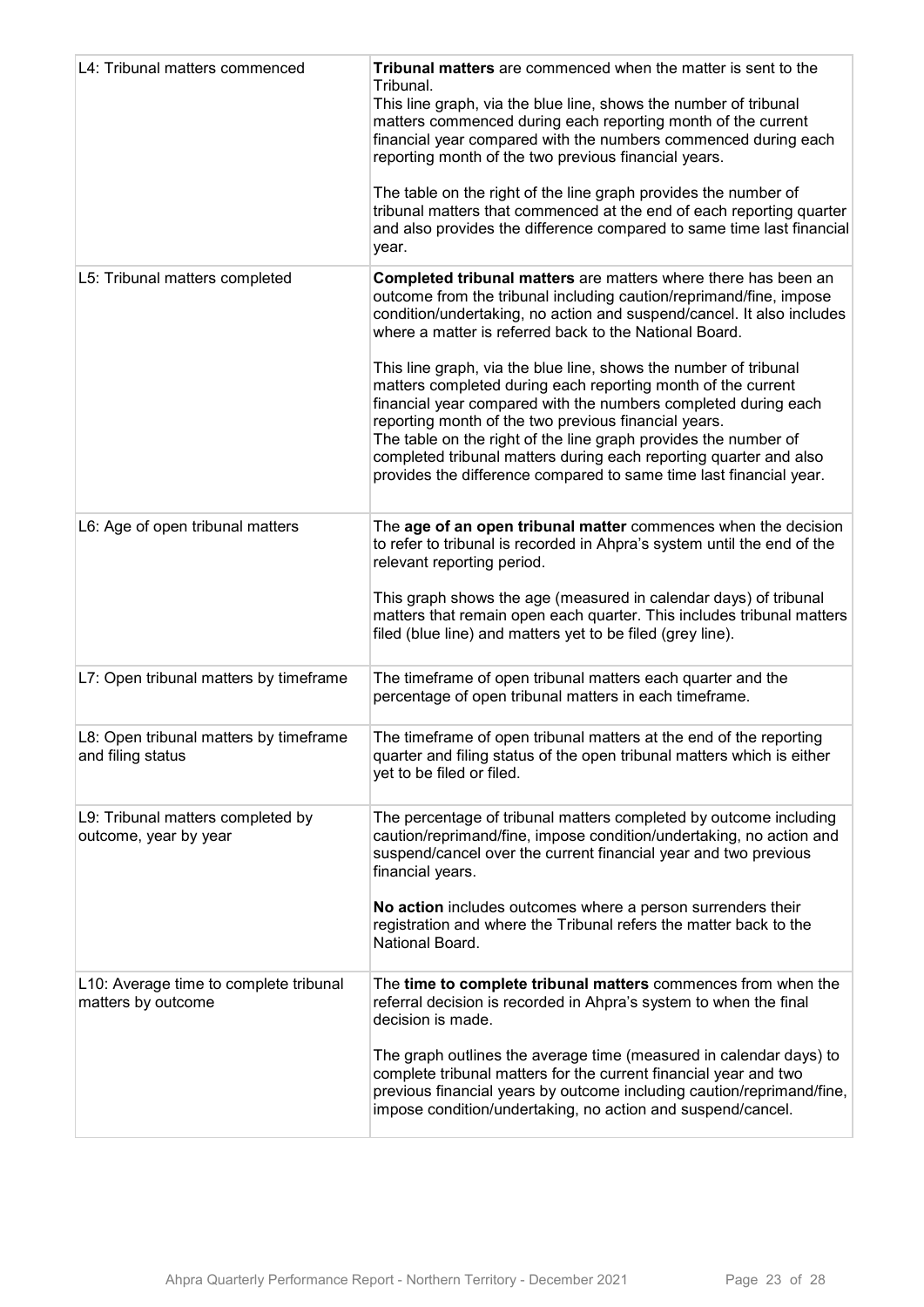| L11: Open panel matters                                    | Open panel matters are those panel matters that remain open at the<br>end of the reporting period. Panel matters become open panel<br>matters when the decision to refer a matter to the Panel has been<br>made or when there has been a Panel hearing.<br>This section shows the number of panel matters that were open at<br>the end of the reporting quarter.                               |
|------------------------------------------------------------|------------------------------------------------------------------------------------------------------------------------------------------------------------------------------------------------------------------------------------------------------------------------------------------------------------------------------------------------------------------------------------------------|
| L12: Open panel matters with hearing vs<br>without hearing | The number of open panel matters with a hearing compared to the<br>number of open panel matters that did not have a hearing.                                                                                                                                                                                                                                                                   |
| L13: Open panel matters                                    | This line graph, via the blue line, shows the number of panel matters<br>open during each reporting month of the current financial year<br>compared with the numbers open at the end of each reporting month<br>of the two previous financial years.                                                                                                                                           |
|                                                            | The table on the right of the line graph provides the number of open<br>panel matters that remained open at the end of each reporting<br>quarter and also provides the difference compared to same time last<br>financial year.                                                                                                                                                                |
| L14: Panel matters commenced                               | <b>Commencement of panel matters is when the matter is sent to the</b><br>Panel.                                                                                                                                                                                                                                                                                                               |
|                                                            | This line graph, via the blue line, shows the number of panel matters<br>commenced during each reporting month of the current financial year<br>compared with the numbers commenced during each reporting<br>month of the two previous financial years.                                                                                                                                        |
|                                                            | The table on the right of the line graph provides the number of panel<br>matters that commenced at the end of each reporting quarter and<br>also provides the difference compared to same time last financial<br>year.                                                                                                                                                                         |
| L15: Panel matters completed                               | Completed panel matters are matters where there has been an<br>outcome from the panel including caution/reprimand, impose<br>condition/undertaking, no action, referred to tribunal and suspend.                                                                                                                                                                                               |
|                                                            | This line graph, via the blue line, shows the number of panel matters<br>completed during each reporting month of the current financial year<br>compared with the numbers completed during each reporting month<br>of the two previous financial years.                                                                                                                                        |
|                                                            | The table on the right of the line graph provides the number of<br>completed panel matters at the end of each reporting quarter and<br>also provides the difference compared to same time last financial<br>year.                                                                                                                                                                              |
| L16: Age of open panel matters                             | The age of an open panel matter commences when the decision to<br>refer to panel is recorded in Ahpra's system until the end of the<br>relevant reporting period.<br>This graph shows the age (measured in calendar days) of panel<br>matters that remain open each quarter. This includes panel matters<br>with a hearing (blue line) and matters that did not have a hearing<br>(grey line). |
| L17: Open panel matters by timeframe                       | The timeframe of open panel matters each quarter and percentage of<br>open panel matters in each timeframe.                                                                                                                                                                                                                                                                                    |
| L18: Open panel matters by timeframe &<br>hearing status   | The timeframe and hearing status, with a hearing or without a<br>hearing, of the open tribunal matters.                                                                                                                                                                                                                                                                                        |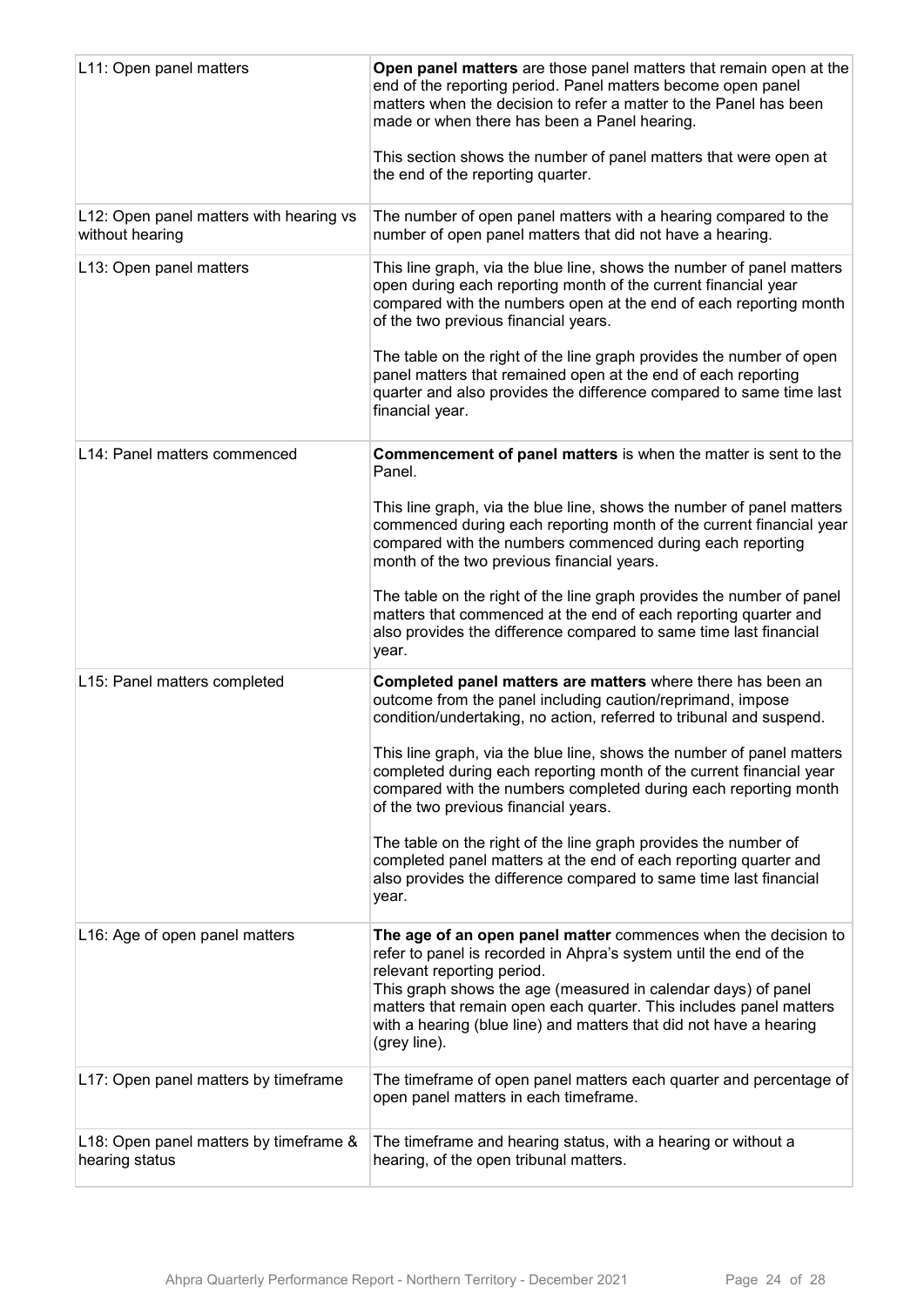| L19: Panel matters completed by<br>outcome, year by year  | The percentage of panel matters completed by outcome including<br>caution/reprimand, impose condition/undertaking, no action, referred<br>to tribunal and suspend over the current financial year and two<br>previous financial years.<br>No action includes outcomes where a person surrenders their<br>registration.                                                                                                            |
|-----------------------------------------------------------|-----------------------------------------------------------------------------------------------------------------------------------------------------------------------------------------------------------------------------------------------------------------------------------------------------------------------------------------------------------------------------------------------------------------------------------|
| L20: Average time to complete panel<br>matters by outcome | The time to complete panel matters commences when the decision<br>to refer to panel is recorded in Ahpra's system until the final decision<br>is made.<br>The average time (measured in calendar days) to complete panel<br>matters for the current financial year and two previous financial years<br>by outcome type including caution/reprimand, impose<br>condition/undertaking, no action, referred to tribunal and suspend. |
| L21: Panel vs tribunal matters<br>commencement            | Compares the number of referrals to Panels and Tribunals over the<br>previous financial year and current financial year.                                                                                                                                                                                                                                                                                                          |
| L22: Open matters panel vs tribunal                       | Compares the number of open tribunal matters and open panel<br>matters over the previous financial year and current financial year.                                                                                                                                                                                                                                                                                               |

#### *Criminal Offences*

*The National Law legislates for a number of offence provisions, including offences relating to advertising of regulated health services and title protections. The Criminal Offences Unit advises on and manages potential breaches of the offence provisions and oversees the prosecution of all criminal offence matters.*

| S1: Open criminal offences      | Open criminal offences matters are those matters that remain<br>open at the end of the reporting quarter.<br>This line graph, via the blue line, shows the number of criminal<br>offences open during each reporting month of the current financial<br>year compared with the numbers open at end of each reporting<br>month of the two previous financial years.<br>The table on the right of the line graph provides the number of open<br>criminal offences that remained open at the end of each reporting<br>quarter and also provides the difference compared to same time last<br>financial year. |
|---------------------------------|----------------------------------------------------------------------------------------------------------------------------------------------------------------------------------------------------------------------------------------------------------------------------------------------------------------------------------------------------------------------------------------------------------------------------------------------------------------------------------------------------------------------------------------------------------------------------------------------------------|
| S2: Criminal offences commenced | This line graph, via the blue line, shows the number of criminal<br>offence matters commenced during each reporting month of the<br>current financial year compared with the numbers commenced during<br>each reporting month of the two previous financial years.<br>The table on the right of the line graph provides the number of<br>criminal offence matters commenced at the end of each reporting<br>quarter and also provides the difference compared to same time last                                                                                                                          |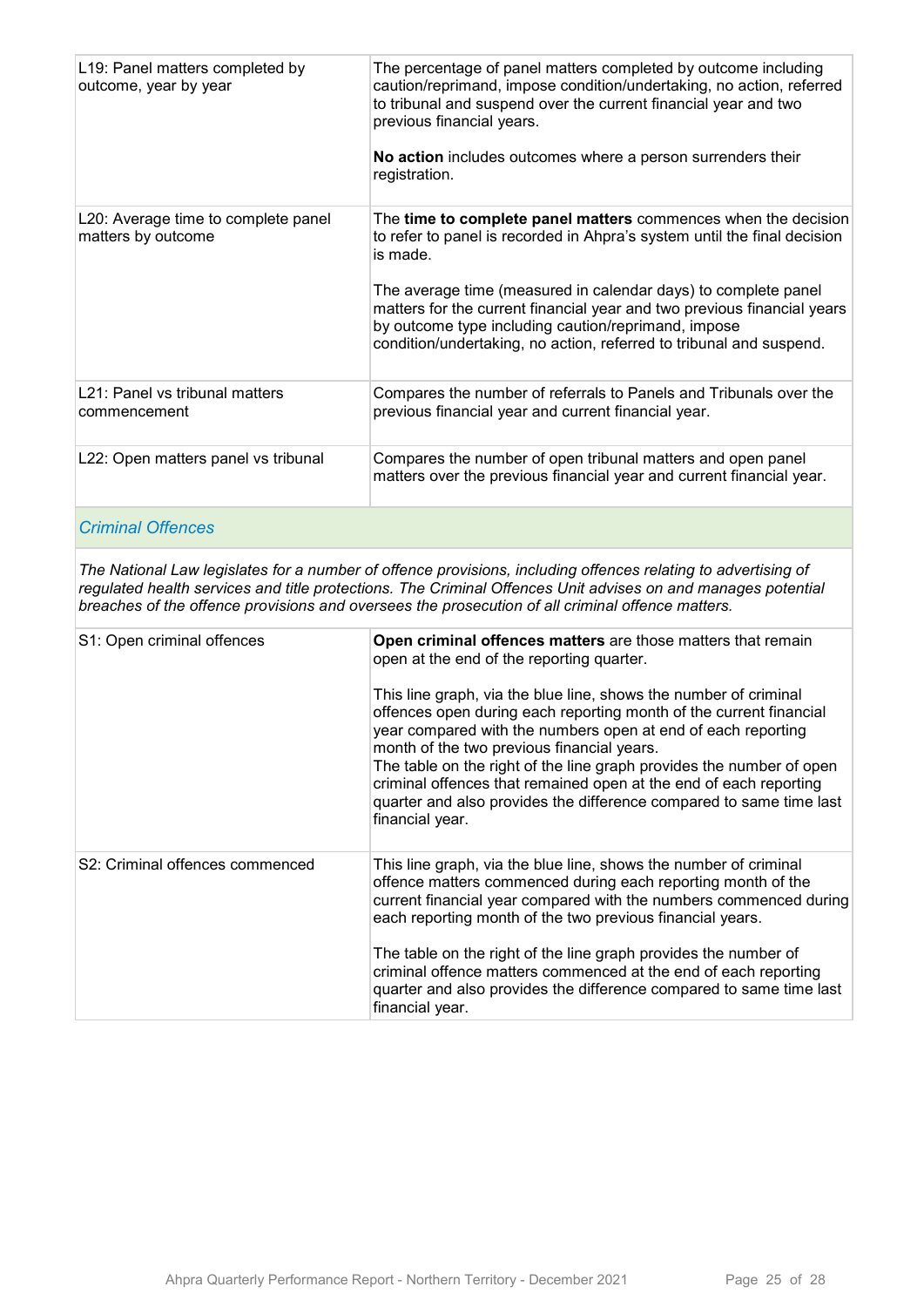| S3: Criminal offences completed                       | Completed criminal offence matters are those matters where it<br>has been decided to prosecute or not prosecute.<br>This line graph, via the blue line, shows the number of criminal<br>offence matters completed during each reporting month of the<br>current financial year compared with the numbers completed during<br>each reporting month of the two previous financial<br>years.<br>The table on the right of the line graph provides the number of<br>completed criminal offence matters at the end of each reporting<br>quarter and also provides the difference compared to same time last<br>financial year. |
|-------------------------------------------------------|---------------------------------------------------------------------------------------------------------------------------------------------------------------------------------------------------------------------------------------------------------------------------------------------------------------------------------------------------------------------------------------------------------------------------------------------------------------------------------------------------------------------------------------------------------------------------------------------------------------------------|
| S4: Criminal offences commenced by<br>type of offence | The percentage of criminal offences commenced over the three<br>previous financial years by type of offence including title protections,<br>advertising breach, practice protections, directing or inciting<br>misconduct and other offence.<br>Other offences include breach of a relevant registration<br>standard/endorsement, offences under Schedules 5 and 6 and<br>various other offences.                                                                                                                                                                                                                         |
| S5: Criminal offences closed by outcome               | The percentage of criminal offences closed during the current<br>financial year and two previous financial years by prosecuted or not<br>prosecuted.                                                                                                                                                                                                                                                                                                                                                                                                                                                                      |
|                                                       |                                                                                                                                                                                                                                                                                                                                                                                                                                                                                                                                                                                                                           |

#### *Monitoring and Compliance*

Health practitioners and students may have restrictions placed on their registration for a range of reasons including as a result of:

- a notification
- the assessment of an application for registration or a renewal of registration, or<br>• after a referral to the tribunal
- after a referral to the tribunal.

These restrictions are actively monitored to ensure compliance.

| MC1: Open cases                 | This section shows the total number of compliance cases open at the<br>end of the reporting quarter.                                                                                                                                                                                                                                                                                                                                                                                                                                                       |
|---------------------------------|------------------------------------------------------------------------------------------------------------------------------------------------------------------------------------------------------------------------------------------------------------------------------------------------------------------------------------------------------------------------------------------------------------------------------------------------------------------------------------------------------------------------------------------------------------|
| MC2: Performance                | The blue columns demonstrate the average time taken (measured in<br>calendar days) for a monitoring plan to be approved.<br>The grey line demonstrates the median time taken (measured in<br>calendar days) to examine suspected non-compliance.                                                                                                                                                                                                                                                                                                           |
| MC3: Compliance cases commenced | A compliance case commences when a monitoring plan is<br>approved.<br>The blue line on this line graph shows the number of compliance<br>cases commenced during each reporting month of the current<br>financial year compared with the numbers commenced during each<br>reporting month of the two previous financial years.<br>The table on the right of the line graph provides the number of<br>compliance cases that commenced at the end of each reporting<br>quarter and also provides the difference compared to same time last<br>financial year. |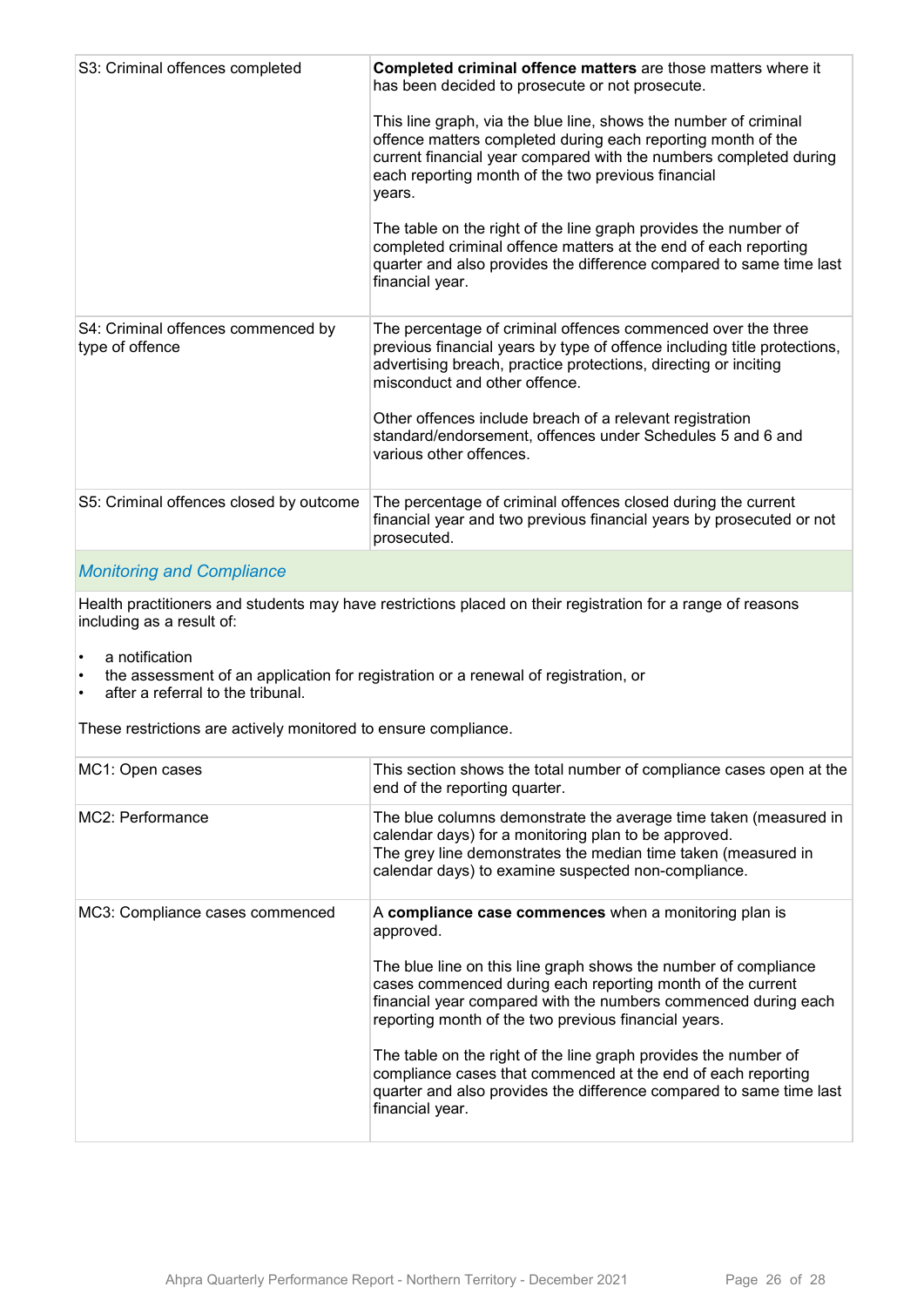| MC4: Compliance cases completed                                              | A compliance case is completed when the registrant has complied<br>with the requirements of the restriction imposed on their registration<br>or the person is no longer registered. It should be noted that some<br>matters will require monitoring of compliance activity for significant<br>periods, including some for the lifespan of a practitioner's<br>registration. A National Board decides when to remove a requirement<br>for monitoring a practitioner's compliance with conditions on their<br>registration when it is assured conditions are no longer needed to<br>keep the public safe. The length of time a practitioner is monitored is<br>tailored to the risk posed by the individual practitioner.<br>The blue line on this line graph shows the number of compliance<br>cases completed during each reporting month of the current financial<br>year compared with the numbers completed during each reporting<br>month of the two previous financial years.<br>The table on the right of the line graph provides the number of<br>completed compliance cases at the end of each reporting quarter<br>and also provides the difference compared to same time last financial<br>year. |
|------------------------------------------------------------------------------|------------------------------------------------------------------------------------------------------------------------------------------------------------------------------------------------------------------------------------------------------------------------------------------------------------------------------------------------------------------------------------------------------------------------------------------------------------------------------------------------------------------------------------------------------------------------------------------------------------------------------------------------------------------------------------------------------------------------------------------------------------------------------------------------------------------------------------------------------------------------------------------------------------------------------------------------------------------------------------------------------------------------------------------------------------------------------------------------------------------------------------------------------------------------------------------------------------|
| MC5: Open compliance cases                                                   | Open compliance cases are those matters that remain open at the<br>end of the reporting period.<br>The blue line on this line graph shows the number of compliance<br>cases open during each reporting month of the current financial year<br>compared with the numbers open during each reporting month of the<br>two previous financial years.<br>The table on the right of the line graph provides the number of open<br>compliance cases that remained open at the end of each reporting<br>quarter and also provides the difference compared to same time last<br>financial year.                                                                                                                                                                                                                                                                                                                                                                                                                                                                                                                                                                                                                     |
| MC6: Open compliance cases at the end<br>by stream                           | The number of compliance cases (excluding suitability/eligibility)<br>open at the end of the current financial year and two previous<br>financial years by stream including conduct, health, performance and<br>prohibited practitioner/student.                                                                                                                                                                                                                                                                                                                                                                                                                                                                                                                                                                                                                                                                                                                                                                                                                                                                                                                                                           |
| MC7: Open compliance cases at the end<br>(excluding suitability/eligibility) | The number of compliance cases (excluding suitability/eligibility)<br>open at the end of the current financial year and two previous<br>financial years by stream including conduct, health, performance and<br>prohibited practitioner/student.                                                                                                                                                                                                                                                                                                                                                                                                                                                                                                                                                                                                                                                                                                                                                                                                                                                                                                                                                           |
| MC8: High risk cases open at the end by<br>compliance status                 | The risk profile identifies those registrants that will cause the public,<br>themselves or the reputation of the National Boards and Ahpra<br>significant and immediate harm if the behaviour or conduct leading to<br>the restrictions was to recur.<br>High risk cases are those cases that involve a registrant who has<br>been evaluated to have a high risk profile if the recurrence of the<br>behaviour will cause significant and immediate harm.<br>This graph shows the percentage of high risk cases open at the end<br>of the two previous financial years and current financial year by<br>compliance status including compliant, non-compliant being<br>managed and compliance being assessed.                                                                                                                                                                                                                                                                                                                                                                                                                                                                                               |